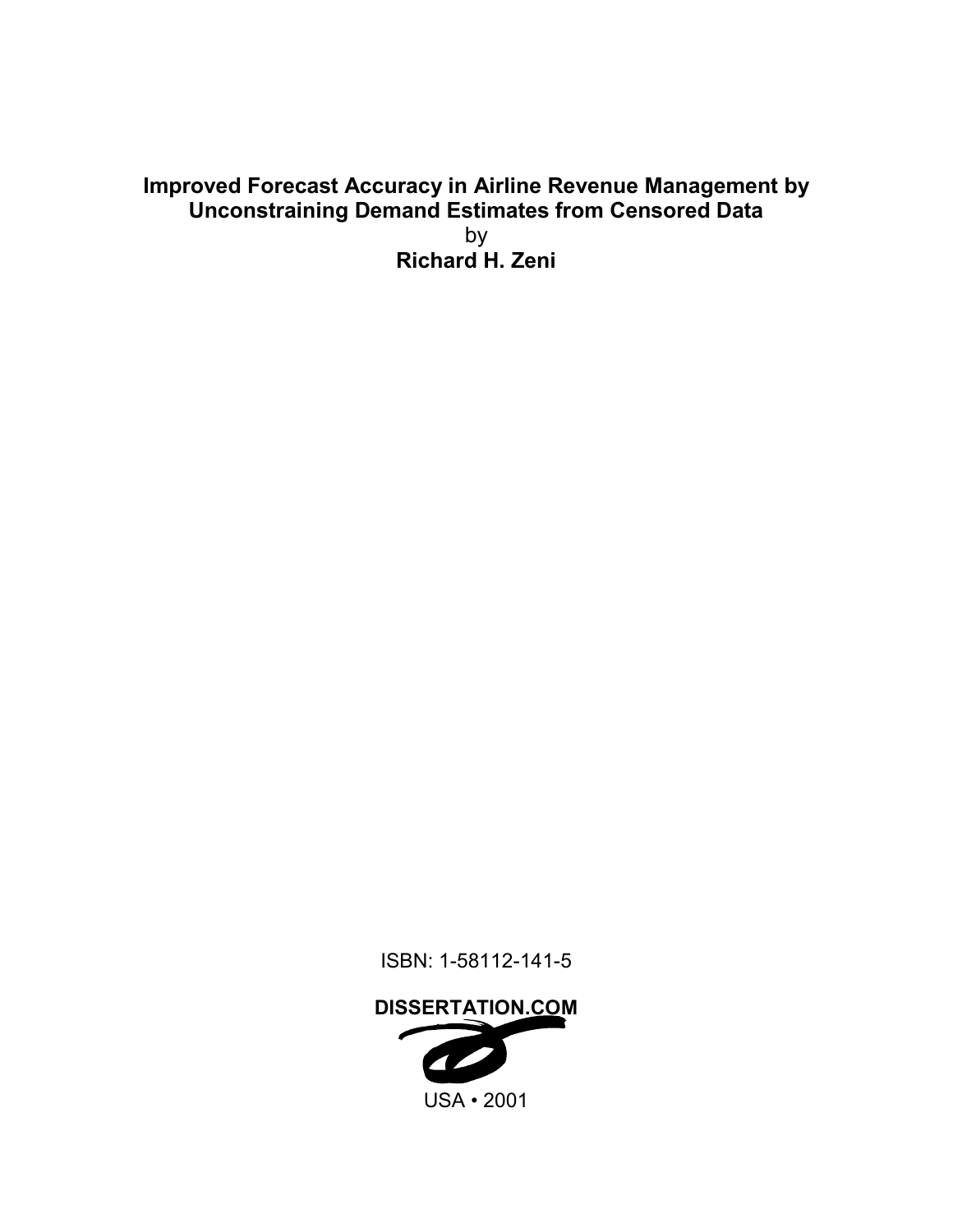#### *Improved Forecast Accuracy in Airline Revenue Management by Unconstraining Demand Estimates from Censored Data*

Copyright © 2001 Richard H. Zeni All rights reserved.

> Dissertation.com USA • 2001

#### ISBN: 1-58112-141-5

www.Dissertation.com/library/1121415a.htm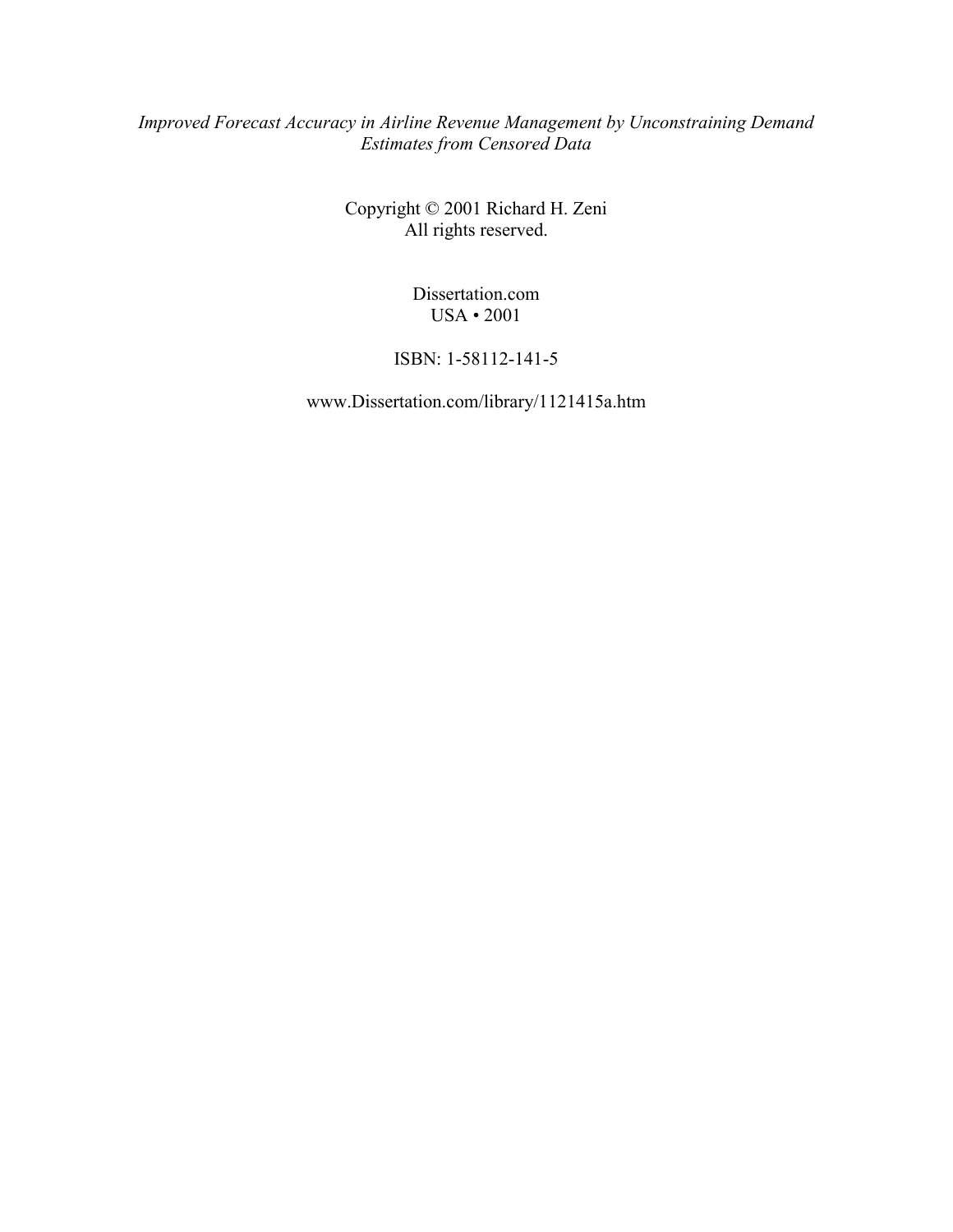# **IMPROVED FORECAST ACCURACY IN REVENUE MANAGEMENT BY UNCONSTRAINING DEMAND ESTIMATES FROM CENSORED DATA**

**By Richard H. Zeni** 

**A dissertation submitted to the Graduate School-Newark Rutgers, The State University of New Jersey in partial fulfillment of requirements for the degree of Doctor of Philosophy Ph.D. in Management Program Written under the direction of Professor Kenneth D. Lawrence** 

**Newark, New Jersey** 

**October, 2001**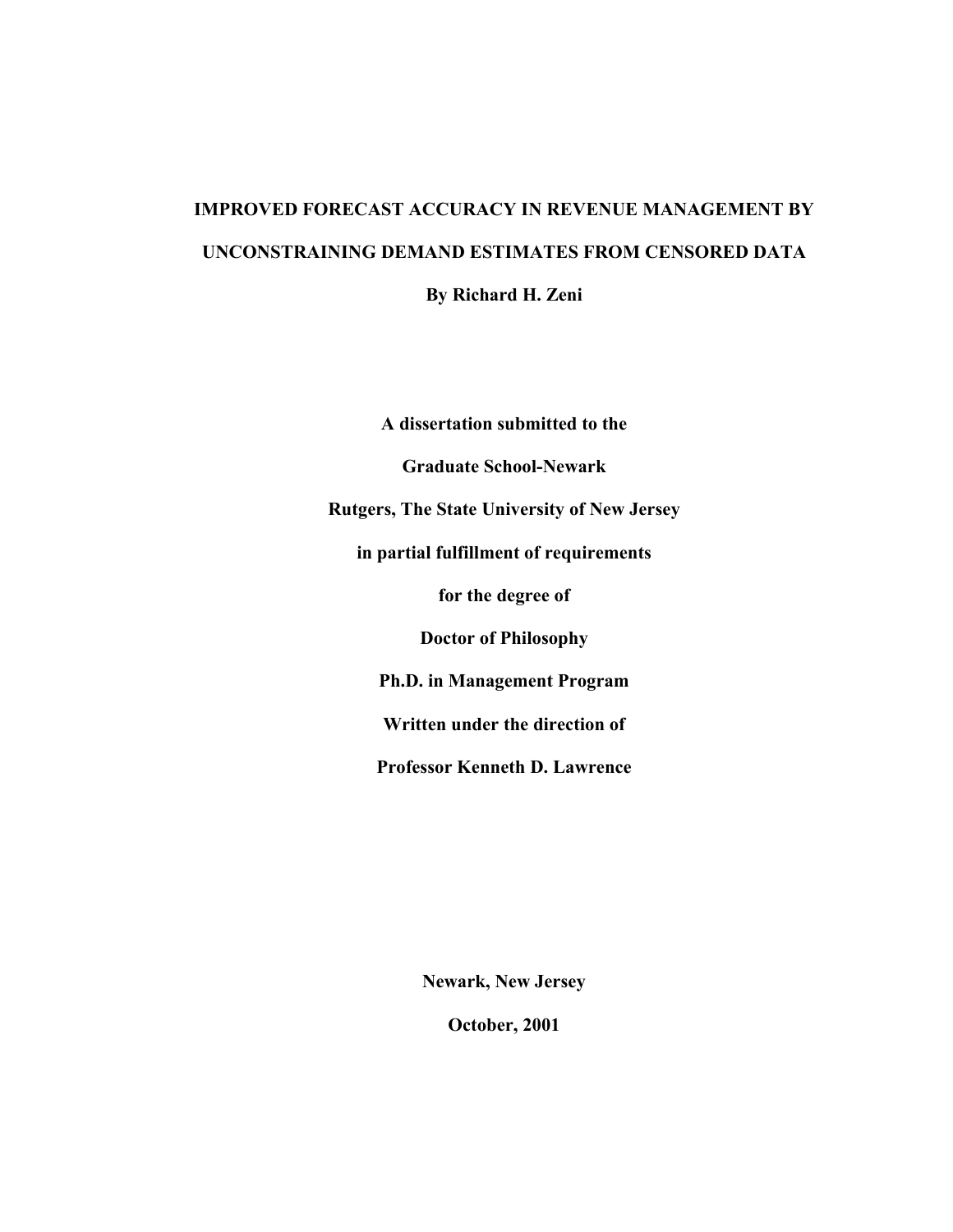2001

Richard H. Zeni

#### ALL RIGHTS RESERVED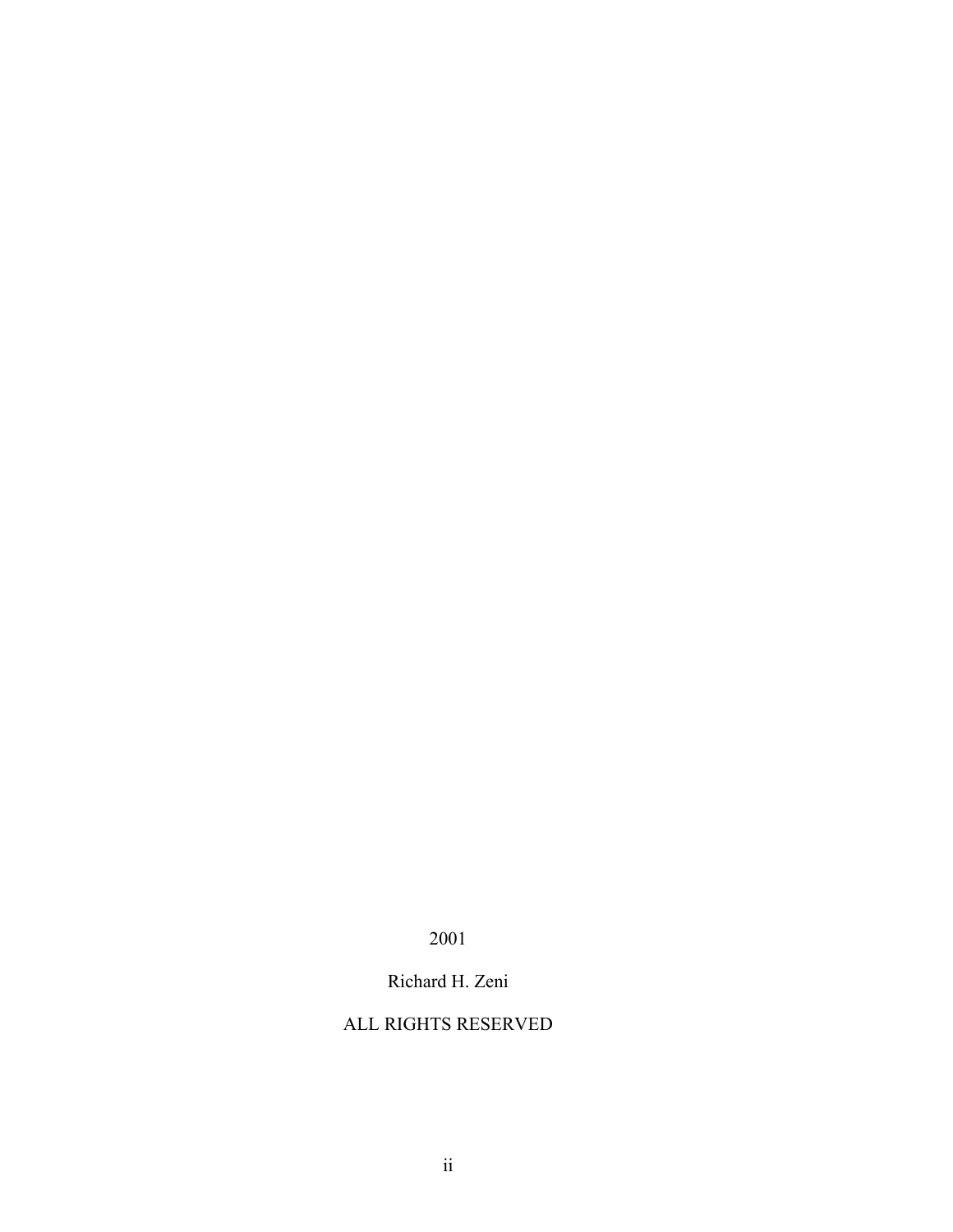#### **ABSTRACT OF THE DISSERTATION**

# **Improved Forecast Accuracy in Revenue Management by Unconstraining Demand Estimates from Censored Data By Richard H. Zeni Dissertation director: Professor Kenneth D. Lawrence**

Accurate forecasts are crucial to a revenue management system. Poor estimates of demand lead to inadequate inventory controls and sub-optimal revenue performance. Forecasting for airline revenue management systems is inherently difficult. Competitive actions, seasonal factors, the economic environment, and constant fare changes are a few of the hurdles that must be overcome. In addition, the fact that most of the historical demand data is censored further complicates the problem. This dissertation examines the challenge of forecasting for an airline revenue management system in the presence of censored demand data.

The number of seats an airline can sell on a flight is determined by the booking limits set by the revenue management system. An airline continues to accept reservations in a fare class until the booking limit is reached. At that point, the airline stops selling seats in that fare class-It also stops collecting valuable data. Demand for travel in that fare class may exceed the booking limit, but the data does not reflect this. So the data is censored or "constrained" at the booking limit.

While some models exist that produce unbiased forecasts from censored data, it is preferable to "unconstrain" the censored observations so that they represent true demand.

iii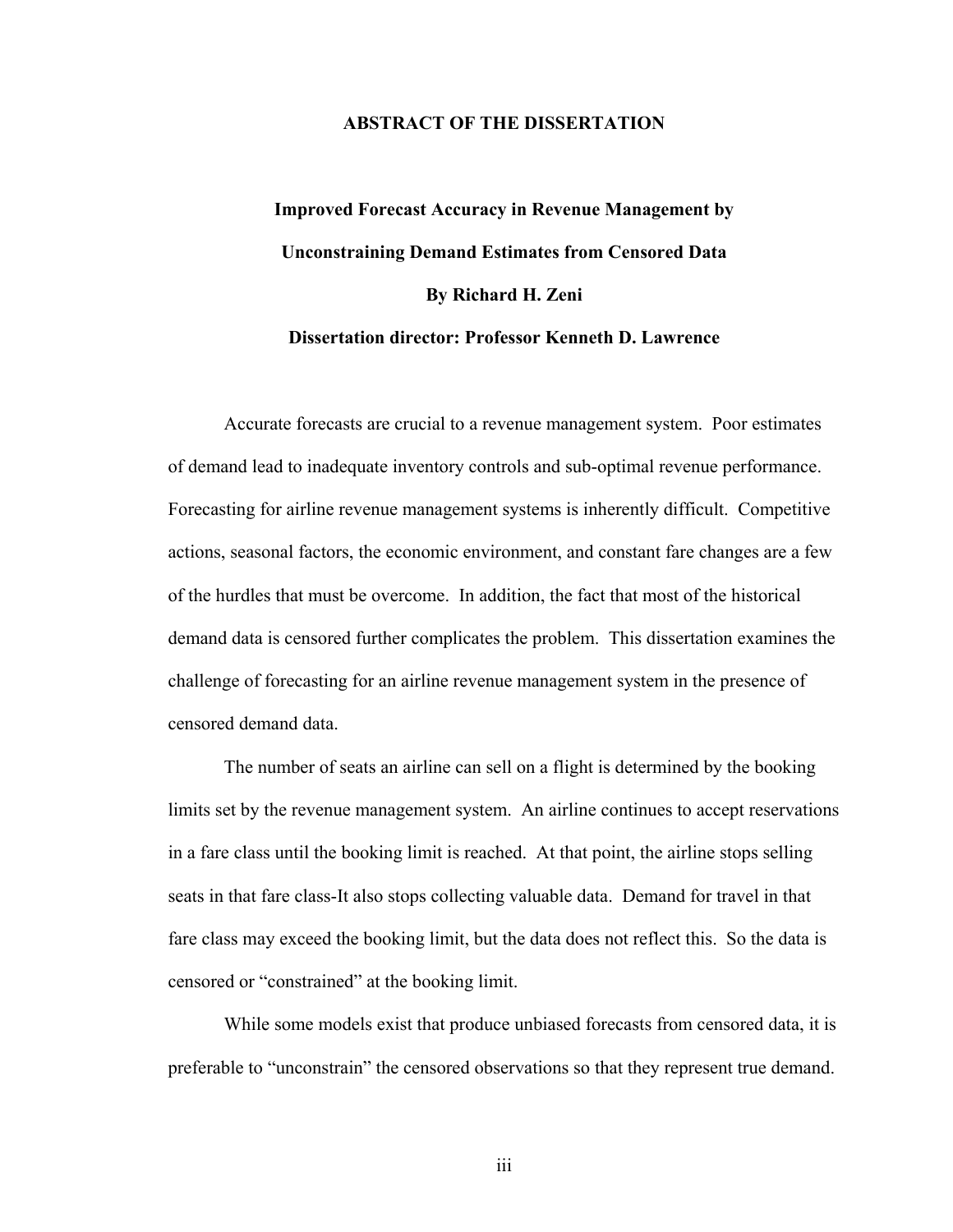Then, the forecasting model may be chosen based on the structure of the problem rather than the nature of the data. This dissertation analyzed the improvement in forecast accuracy that results from estimating demand by unconstraining the censored data.

Little research has been done on unconstraining censored data for revenue management systems. Airlines tend to either ignore the problem or use very simple ad hoc methods to deal with it. A literature review explores the current methods for unconstraining censored data. Also, practices borrowed from areas outside of revenue management are adapted to this application. For example, the Expectation-Maximization (EM) and other imputation methods were investigated. These methods are evaluated and tested using simulation and actual airline data. An extension to the EM algorithm that results in a 41% improvement in forecast accuracy is presented.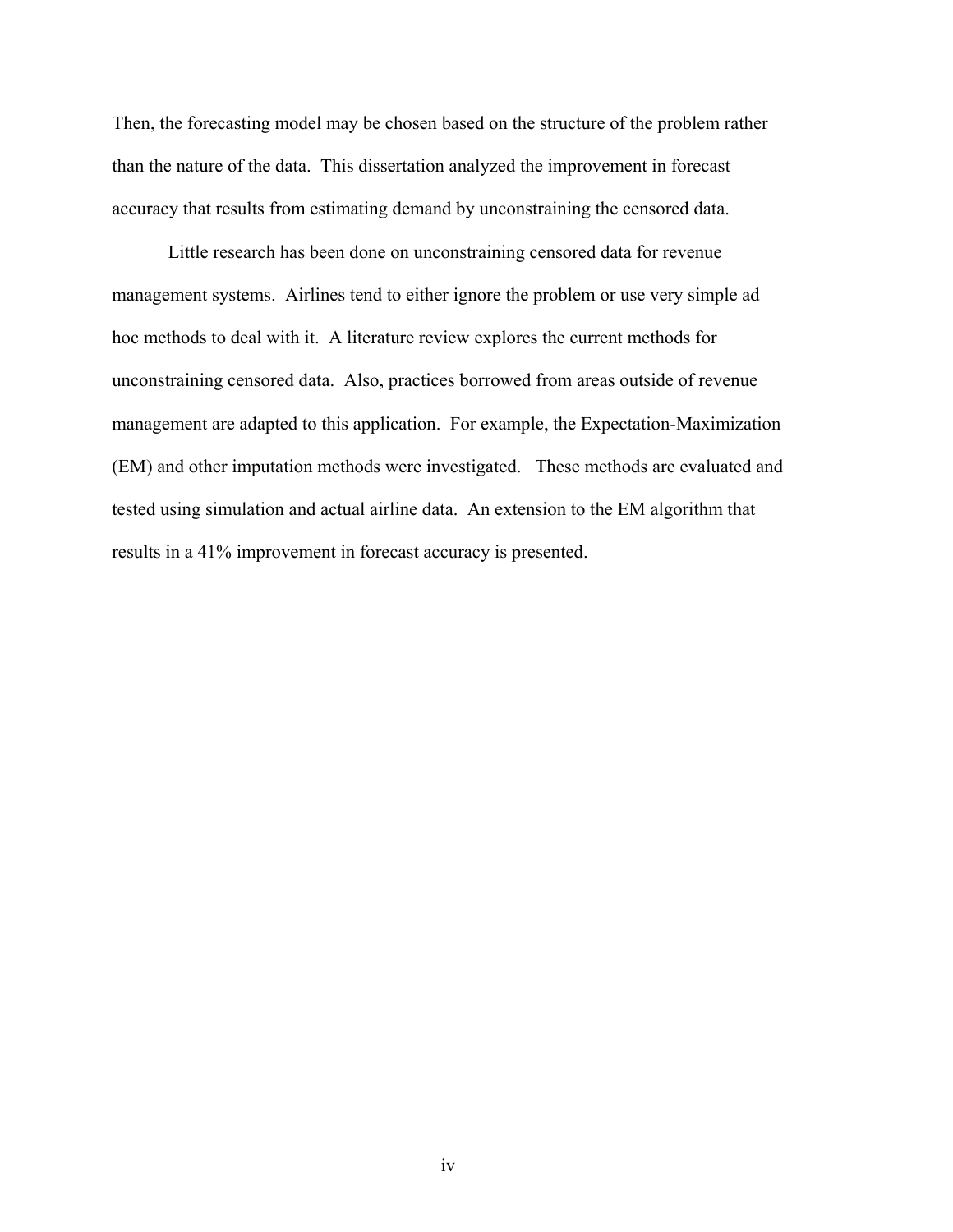### **Table of Contents**

| 1 Introduction | <u> 1989 - Johann Stein, mars an deutscher Stein († 1958)</u>                                                                                                |                |
|----------------|--------------------------------------------------------------------------------------------------------------------------------------------------------------|----------------|
| 1.1            |                                                                                                                                                              | 6              |
| 1.2            | Structure of Dissertation                                                                                                                                    | $\overline{7}$ |
| 1.3            |                                                                                                                                                              |                |
| 1.4            | Origins of Revenue Management                                                                                                                                | 9              |
| 1.5            |                                                                                                                                                              | 12             |
| 1.6            |                                                                                                                                                              | 15             |
| 1.7            | Levels of Seat Inventory Control                                                                                                                             | 17             |
|                | 1.7.1 First-Come, First-Served_                                                                                                                              | 18             |
|                | 1.7.2 Leg-level<br><u> 1989 - Johann Stoff, Amerikaansk politiker († 1908)</u>                                                                               | 19             |
|                |                                                                                                                                                              | 20             |
|                | 1.7.4 Origin and Destination Itinerary Level                                                                                                                 | 21             |
| 1.8            | <b>Optimization Methods</b><br><u> 1989 - Johann Barbara, martin amerikan basal dan berasal dalam basal dalam basal dalam basal dalam basal dala</u>         | 23             |
| 1.8.1          | Expected Marginal Seat Revenue (EMSR)<br><u>Letter Annual Seat Action</u>                                                                                    | 24             |
| 1.8.2          | <b>Network Formulations</b><br><u> 1989 - Johann Harry Harry Harry Harry Harry Harry Harry Harry Harry Harry Harry Harry Harry Harry Harry Harry</u>         | 26             |
|                | 1.8.3 Deterministic Linear Program                                                                                                                           | 27             |
|                | 1.8.4 Probabilistic Nonlinear Program                                                                                                                        | 28             |
|                | 2 Forecasting Methods: Literature Review and Current Practices                                                                                               | 30             |
| 2.1            |                                                                                                                                                              | 32             |
| 2.2            |                                                                                                                                                              | 33             |
| 2.3            |                                                                                                                                                              | 34             |
| 2.4            | Micro-Level Forecasting<br><u> 1989 - Johann Barn, mars ann an t-Amhain Aonaich an t-Aonaich an t-Aonaich ann an t-Aonaich ann an t-Aonaich</u>              | 34             |
|                |                                                                                                                                                              | 38             |
| 2.4.2          |                                                                                                                                                              | 39             |
| 2.4.3          |                                                                                                                                                              | 40             |
|                | 2.4.4 Additive Pickup Model<br><u> 1989 - Andrea Stadt Britain, amerikansk politik (* 1908)</u>                                                              | 41             |
| 2.4.5          | Multiplicative Pickup Model                                                                                                                                  | 46             |
| 2.5            | Censored Data<br><u> 1989 - Johann John Stein, mars ar yw i brenin y cynnwys y cynnwys y cynnwys y cynnwys y cynnwys y cynnwys y c</u>                       | 48             |
| 2.6            | Cost of Using Censored Data                                                                                                                                  | 49             |
|                | 2.6.1 Sensitivity Analysis<br><u> 1989 - Johann Harry Barn, mars ar breist fan de Amerikaanske kommunent fan de Amerikaanske kommunent fan de A</u>          | 51             |
| 2.7            | Methods for Handling Incomplete Data                                                                                                                         | 52             |
| 2.7.1          | Complete-Data Methods 53                                                                                                                                     |                |
|                | 2.7.2 Imputation Methods<br><u> Alexandria de la contrada de la contrada de la contrada de la contrada de la contrada de la contrada de la c</u>             | 54             |
| 2.7.3          |                                                                                                                                                              | 55             |
| 2.8            | <b>Unconstraining Censored Data</b><br><u> 1989 - Johann John Stone, mars eta bainar eta mondo eta erroman eta erroman erroman erroman erroman erroman e</u> | 56             |
| 2.8.1          | The Goal of Unconstraining Censored Data                                                                                                                     | 57             |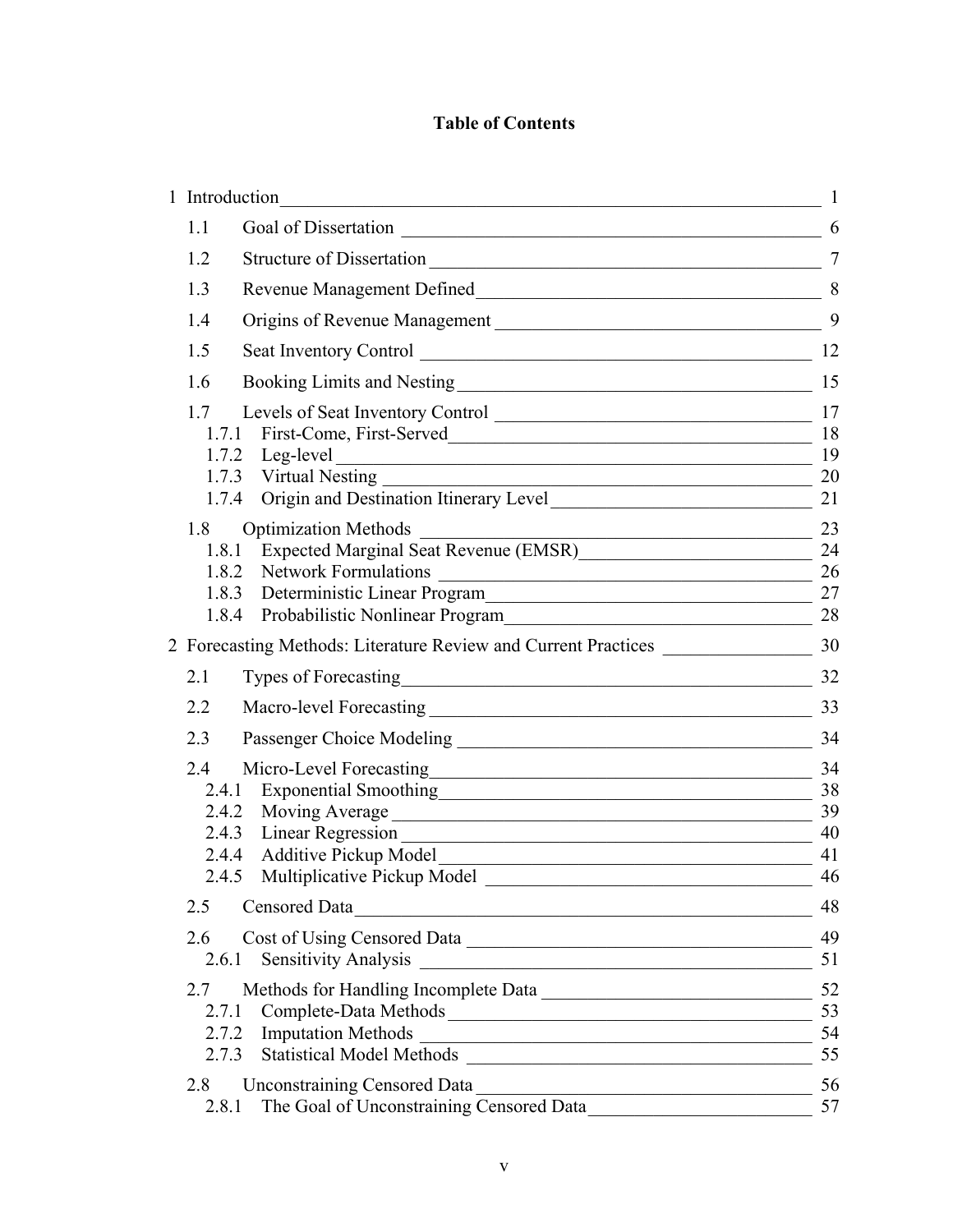| 2.8.2            |                                                                                                                                                               | 62  |
|------------------|---------------------------------------------------------------------------------------------------------------------------------------------------------------|-----|
| 2.8.3            | Ignore the Censored Data                                                                                                                                      | 63  |
| 2.8.4            | Discard the Censored Data                                                                                                                                     | 64  |
| 2.8.5            | Mean Imputation Method<br><u> 1989 - Johann John Stone, mars eta bat eta bat eta bat eta bat eta bat eta bat eta bat eta bat eta bat eta b</u>                | 66  |
| 2.8.6            |                                                                                                                                                               | 69  |
| 2.8.7            | Percentile Imputation Method<br><u> 1989 - Johann Stoff, Amerikaansk politiker (</u>                                                                          | 71  |
| 2.8.8            | Multiplicative Booking Profile Method<br><u> 1989 - Johann Barbara, marka a shekara tsa 1989 - An tsa 1989 - An tsa 1989 - An tsa 1989 - An tsa 1989 - An</u> | 73  |
| 2.8.9            |                                                                                                                                                               | 78  |
| 2.8.10           | The EM Algorithm for Unconstraining Censored Demand Data 80                                                                                                   |     |
| 2.8.11           | Details of the E-Step for the EM Algorithm                                                                                                                    |     |
| 2.8.12           |                                                                                                                                                               |     |
| 2.8.13           |                                                                                                                                                               |     |
| 2.8.14           | Projection Detruncation Method                                                                                                                                | 91  |
| 2.8.15<br>2.8.16 |                                                                                                                                                               | 96  |
| 2.8.17           |                                                                                                                                                               | 99  |
|                  |                                                                                                                                                               |     |
|                  |                                                                                                                                                               | 102 |
| 3.1              | <b>Censored Data Simulation</b><br><u> 1989 - Johann Barn, mars ann an t-Amhain Aonaich an t-Aonaich an t-Aonaich an t-Aonaich an t-Aonaich an t-Aon</u>      | 104 |
|                  |                                                                                                                                                               |     |
|                  |                                                                                                                                                               | 107 |
| 3.2              | Simulation Validation                                                                                                                                         | 116 |
| 3.3              | Design of Experiments 119                                                                                                                                     |     |
|                  | 3.3.1 Factors and Treatments                                                                                                                                  | 119 |
|                  | 3.3.2 Experimental Units<br><u> 1990 - Johann Barbara, martin amerikan basar dan berasal dalam basa dalam basa dalam basa dalam basa dalam ba</u>             | 123 |
|                  | 3.3.3 Performance Measurements 200 measurements 2124                                                                                                          |     |
| 3.3.4            | Definition of Constrained Data 128                                                                                                                            |     |
|                  |                                                                                                                                                               | 131 |
| 3.4              | Experiment Procedure                                                                                                                                          | 133 |
| 3.2              | Distribution Analysis                                                                                                                                         | 136 |
|                  | 4 Analysis and Comparison of Unconstraining Methods                                                                                                           | 145 |
| 4.1              | Experiment Results for the Ignore Method                                                                                                                      | 147 |
| 4.2              |                                                                                                                                                               | 156 |
| 4.3              | Experiment Results for the Mean Imputation Method ______________________________                                                                              | 167 |
| 4.4              | Experiment Results for the Median Imputation Method ____________________________                                                                              | 177 |
| 4.5              | Experiment Results for the Percentile Imputation Method__________________________                                                                             | 186 |
| 4.6              | Experiment Results for the Booking Profile Method ______________________________                                                                              | 194 |
| 4.7              | Experiment Results for the Expectation-Maximization Algorithm                                                                                                 | 206 |
| 4.7.1            | Rate of Convergence for the EM Algorithm                                                                                                                      | 215 |
| 4.8              | Extended EM Algorithm                                                                                                                                         | 217 |
| 4.8.1            | <u> 1989 - Johann John Stein, mars an deus Amerikaansk kommunister (</u><br>Extension to the EM Algorithm                                                     | 219 |
|                  |                                                                                                                                                               |     |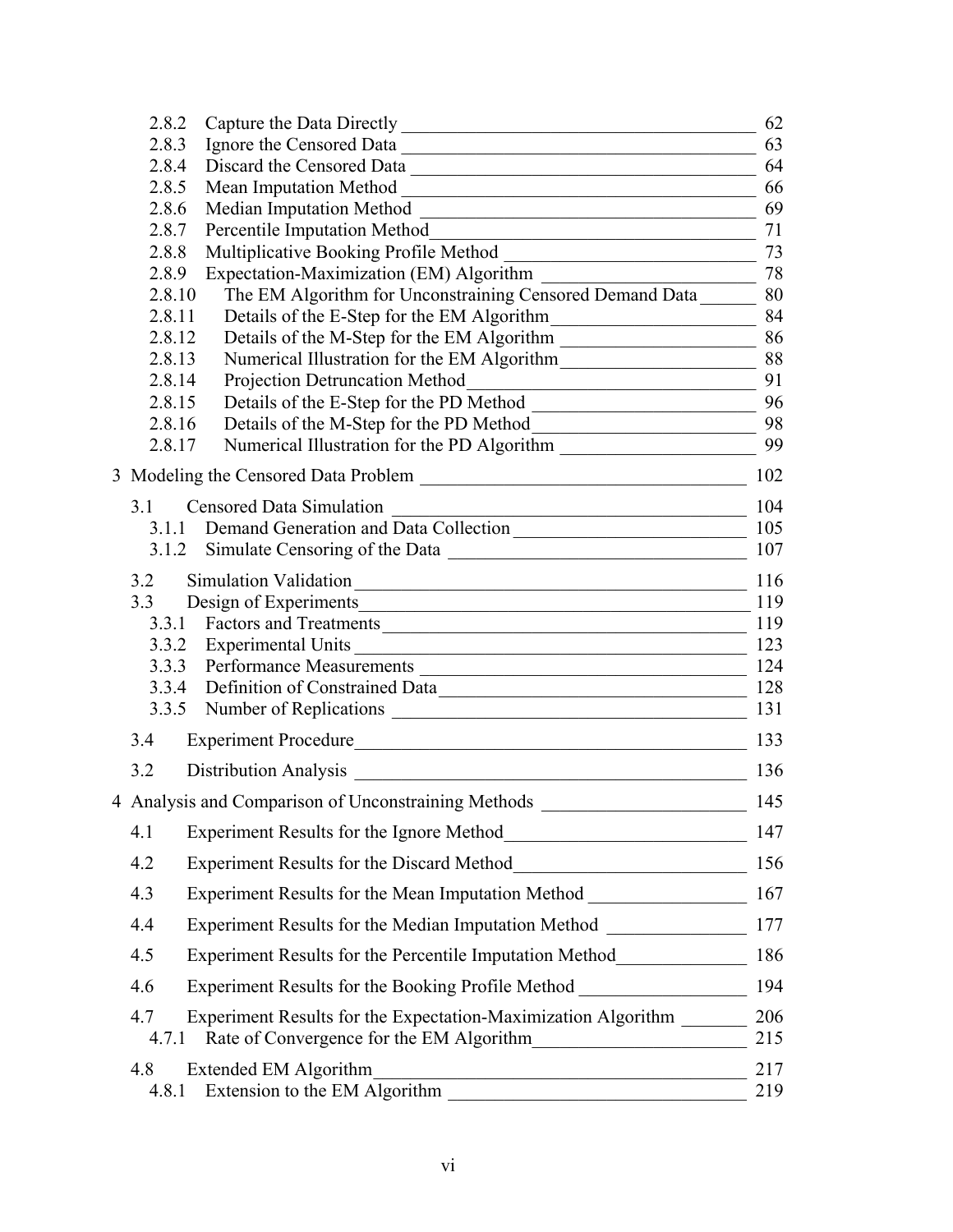| 4.8.2 Experiment Results for the Extended EM Algorithm                                                  | 221        |
|---------------------------------------------------------------------------------------------------------|------------|
| Experiment Results for the Projection-Detruncation Algorithm<br>4.9<br>Sensitivity to Tau<br>4.9.1      | 230<br>239 |
| 4.9.2 Rate of Convergence for the PD Method                                                             | 239        |
| Comparison of Unconstraining Methods Performance<br>4.10<br>A Note on the Performance Results<br>4.10.1 | 241<br>245 |
| 5 Conclusion                                                                                            | 247        |
| Contributions<br>5.1                                                                                    | 248        |
| <b>Future Research Directions</b><br>52                                                                 | 249        |
| Underestimates of Demand<br>521                                                                         | 249        |
| Overestimates of Demand<br>522                                                                          | 251        |
| <b>Implementation Issues</b><br>5.3                                                                     | 252        |
| <b>Bibliography</b>                                                                                     | 254        |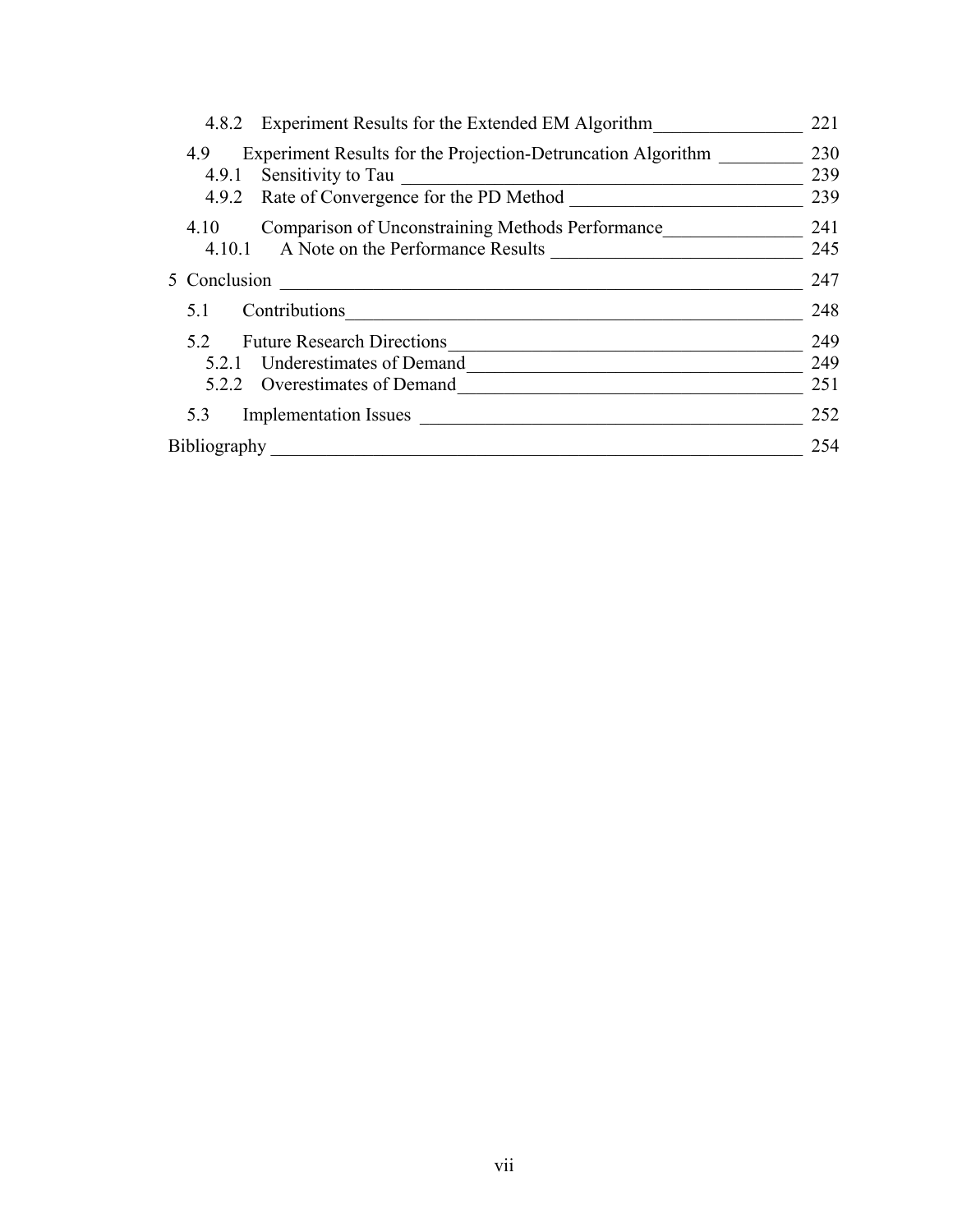### **List of Tables**

| Table 1.1: A Typical Airline Fare Class Structure                                                              | 13  |
|----------------------------------------------------------------------------------------------------------------|-----|
| Table 1.2: Nesting on a Flight Leg with $\Theta_0 = 0$ and $C = 100$                                           | 16  |
| Table 1.3: Protection Levels and Booking Limits for a Leg-Level RM System                                      | 20  |
| Table 1.4: Virtual Nesting Mapping                                                                             | 21  |
| Table 1.5: EMSR Calculation where $f_1 = $400$ and $f_2 = $200$                                                | 25  |
| Table 2.1: Bookings Matrix                                                                                     | 37  |
| Table 2.2: Data used by the Classical Pickup Model                                                             | 42  |
| Table 2.3: Data used by the Advanced Pickup Model                                                              | 44  |
| Table 2.4: Pickup Sub-matrix                                                                                   | 45  |
| Table 2.5: Review Point to Days Prior Mapping                                                                  | 58  |
| Table 2.6: No Observations Discarded. Estimated Mean = True Sample Mean.                                       | 65  |
| Table 2.7: Discarding Censored Observations Leads to Underestimate of Mean                                     | 65  |
| Table 2.8: Discarding Censored Observations Leads to Overestimate of Mean                                      | 66  |
| Table 2.9: Mean Imputation Method                                                                              | 68  |
| Table 2.10: Median Imputation Method                                                                           | 70  |
| Table 2.11: Percentile Imputation Method                                                                       | 72  |
| Table 2.12: Low and High Demand Histories                                                                      | 73  |
| Table 2.13: Sample Data                                                                                        | 75  |
| Table 2.14: Sample Data for EM                                                                                 | 88  |
| Table 2.15: Numerical Example of the EM Algorithm                                                              | 90  |
| Table 2.16: Sample Data                                                                                        | 99  |
| Table 2.17: Numerical Example of the PD Algorithm                                                              | 101 |
| Table 3.1: Review Points and Days Prior to Departure                                                           | 105 |
| Table 3.2: Actual Demand by Days Prior (DP)                                                                    | 107 |
| Table 3.3: EMSR Inputs                                                                                         | 108 |
| Table 3.4: Protection Levels and Booking Limits                                                                | 109 |
| Table 3.5: Actual and Censored Observations at DP 360                                                          | 110 |
| Table 3.6: EMSR Demand Inputs for DP 90                                                                        | 111 |
| Table 3.7: Protection Levels and Booking Limits at DP 90                                                       | 112 |
| Table 3.8: Fare Class Indexing                                                                                 | 113 |
| Table 3.9: Actual and Censored Observations at DP 90                                                           | 113 |
| Table 3.10: The Censored Data Set (shaded boxes indicate censored observations)                                | 114 |
| Table 3.11: Factors and Levels<br><u> 1989 - Johann John Stein, mars an deus Amerikaansk kommunister (</u>     | 120 |
| Table 3.12: Experimental Units                                                                                 | 124 |
| Table 3.13: Minimum Error Reduction Example                                                                    | 127 |
| Table 3.14: Open Fare Classes and Constrained Remaining Demand _________________                               | 129 |
| Table 3.15: Open Fare Classes and Constrained Remaining Demand                                                 | 130 |
| Table 4.1: Performance of Mean Estimates for the Ignore Method                                                 | 148 |
| Table 4.2: Performance of Variance Estimates for the Ignore Method                                             | 149 |
| Table 4.3: Summary Statistics for the Ignore Method                                                            | 151 |
| Table 4.4: Overestimating Demand Using the Ignore Method                                                       | 154 |
| Table 4.5: Performance of the Ignore Method at DP 18 by Percentage                                             | 155 |
| Table 4.6: Overall Performance Statistics for the<br><u> 1989 - Johann John Stone, mensk politik (d. 1989)</u> | 155 |
| Table 4.7: Performance of Mean Estimates for the Discard Method                                                | 157 |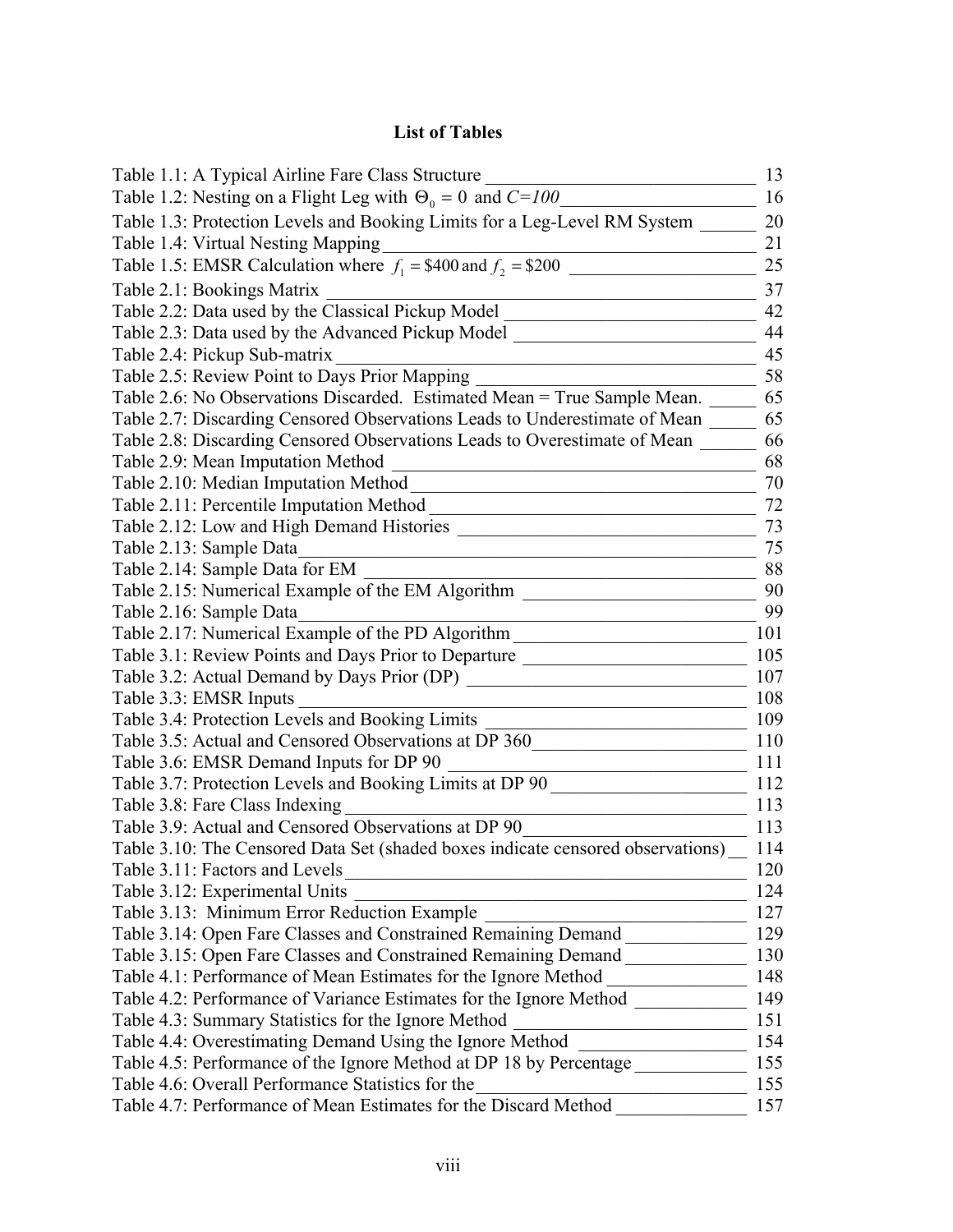| Table 4.8: Performance of Variance Estimates for the Discard Method                    | 158 |
|----------------------------------------------------------------------------------------|-----|
| Table 4.9: Minimum Error Reduction Results for the Discard Method                      | 159 |
| Table 4.10: Overall Performance Statistics for the Ignore and Discard Methods          | 164 |
| Table 4.11: Positive Bias from the Discard Method                                      | 165 |
| Table 4.12: Performance of Mean Estimates for the Mean Imputation Method               | 168 |
| Table 4.13: Performance of Variance Estimates for the Mean Imputation Method           | 170 |
| Table 4.14: Minimum Error Reduction Results for the Mean Imputation Method             | 171 |
| Table 4.15: Performance of Mean Estimates for the Median Imputation Method             | 178 |
| Table 4.16: Performance of Variance Estimates for the Median Imputation Method         | 180 |
| Table 4.17: Minimum Error Reduction Results for the Median Imputation Method           | 181 |
| Table 4.18: Performance of Mean Estimates for the Percentile Imputation Method         | 187 |
| Table 4.19: Performance of Variance Estimates for the Percentile Imputation Method 188 |     |
| Table 4.20: Minimum Error Reduction Results for the Percentile Imputation Method       | 189 |
| Table 4.21: Performance of Mean Estimates for the Booking Profile Method               | 195 |
| Table 4.22: Performance of Variance Estimates for the Booking Profile Method           | 197 |
| Table 4.23: Minimum Error Reduction Results for the Booking Profile Method             | 198 |
| Table 4.24: Sample Data for the Booking Profile Method                                 | 201 |
| Table 4.25: Performance of Mean Estimates for the EM Algorithm                         | 207 |
| Table 4.26: Performance of Variance Estimates for the EM Algorithm                     | 208 |
| Table 4.27: Minimum Error Reduction Results for the EM Algorithm                       | 209 |
| Table 4.28: Average Convergence for the EM Algorithm                                   | 216 |
| Table 4.29: Performance of Mean Estimates for the Extended EM Algorithm                | 222 |
| Table 4.30: Performance of Variance Estimates for the Extended EM Algorithm            | 223 |
| Table 4.31: Minimum Error Reduction Results for the Extended EM Algorithm              | 224 |
| Table 4.32: Performance of Mean Estimates for the Projection Detruncation Method       | 231 |
| Table 4.33: Performance of Variance Estimates for the PD Method                        | 232 |
| Table 4.34: Minimum Error Reduction Results for the PD Algorithm                       | 233 |
| Table 4.35: Average Convergence for the PD Method                                      | 240 |
| Table 4.36: Error Reduction Comparison for All Methods                                 | 242 |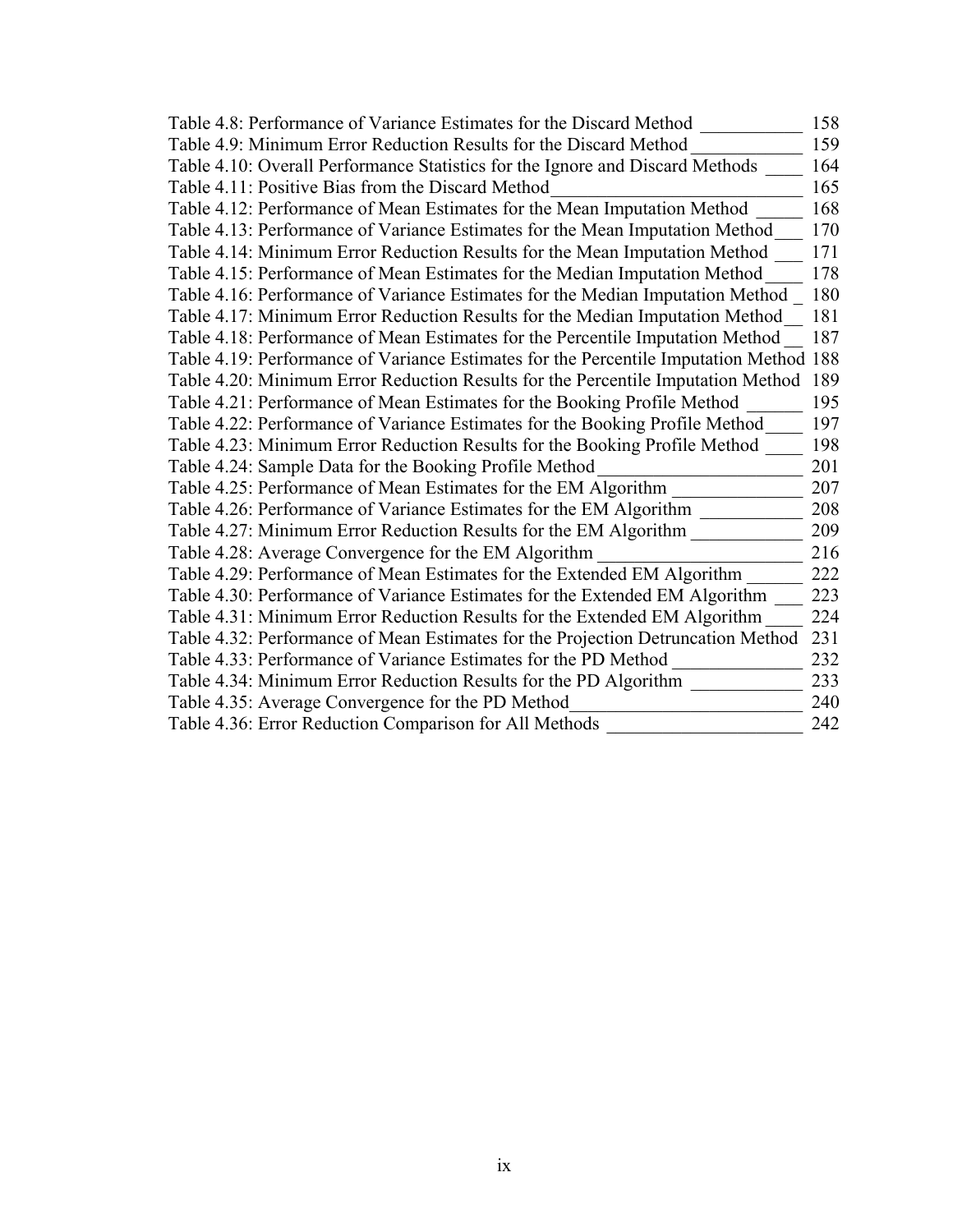## **List of Figures**

| Figure 1.1: Revenue Management Process                                                  | 5  |
|-----------------------------------------------------------------------------------------|----|
| Figure 1.2: A Simple Airline Network                                                    | 18 |
| Figure 1.3: EMSR Curves                                                                 | 26 |
| Figure 2.1: Booking Profiles                                                            | 38 |
| Figure 2.2: Censoring Caused by the Booking Limit                                       | 48 |
| Figure 2.3: Demand Curve                                                                | 57 |
| Figure 2.4: Demand-to-Come Curve                                                        | 60 |
| Figure 2.5: Constrained and Unconstrained Demand Curves                                 | 61 |
| Figure 2.6: Constrained and Unconstrained Demand-to-Come Curves                         | 61 |
| Figure 2.7: Low and High Demand Booking Profiles                                        | 74 |
| Figure 2.8: Expectation of Censored Observations                                        | 80 |
| Figure 2.9: Projection Method                                                           | 92 |
| Figure 3.1: Y and B Demand Curves<br>108                                                |    |
| Figure 3.2: Actual and Constrained Demand Curves<br>114                                 |    |
| Figure 3.3: Procedure for Simulating Censored Data<br>115                               |    |
| Figure 3.4: Actual, Constrained and Unconstrained Demand Profiles<br>118                |    |
| Figure 3.5: Experiment Procedure<br>135                                                 |    |
| Figure 3.7: Gamma Density Function with $b=1$<br>139                                    |    |
| Figure 3.8: Distribution of Demand in a Low Demand Leisure Market<br>141                |    |
| Figure 3.9: Distribution of Demand in a Low Demand Business Market<br>142               |    |
| Figure 3.10: Distribution of Demand in a High Demand Leisure Market<br>143              |    |
| Figure 3.11: Distribution of Demand in a High Demand Leisure Market<br>144              |    |
| Figure 4.1: Distribution of Errors of the Observations for the Ignore Method Applied to |    |
| <b>High Demand Flights</b><br>152                                                       |    |
| Figure 4.2: Distribution of Errors of the Observations for the Ignore Method Applied to |    |
| Low Demand Flights<br>153                                                               |    |
| Figure 4.3: Distribution of Errors of the Means for the Discard Method Applied<br>160   |    |
| Figure 4.4: Distribution of Errors of the Means for the Discard Method Applied<br>160   |    |
| Figure 4.5: Percentage Change in Bias and MSE of the Mean Estimates for the Discard     |    |
| Method<br>161                                                                           |    |
| Figure 4.6 Percentage Change in Bias and MSE of the Variance Estimates for the Discard  |    |
| Method<br>162                                                                           |    |
| Figure 4.7: Percentage Change in Bias and MSE of the Mean and Variance Estimates for    |    |
| 163<br>the                                                                              |    |
| Figure 4.8: Percentage Change in Bias and MSE of the Mean and Variance Estimates for    |    |
| the<br>166                                                                              |    |
| Figure 4.9: Errors Decrease as Departure Date Approaches<br>169                         |    |
| Figure 4.10 Distribution of Errors of the Observations for the MI Method<br>172         |    |
| Figure 4.11: Performance Measures by Fare Class for the Mean Imputation Method          |    |
| Applied to Low Demand Flights<br>173                                                    |    |
| Figure 4.12: Percentage Change in Bias and MSE of the Mean Estimates for the Mean       |    |
| <b>Imputation Method</b><br>173                                                         |    |
| Figure 4.13 Percentage Change in Bias and MSE of the Variance Estimates for the Mean    |    |
| <b>Imputation Method</b><br>174                                                         |    |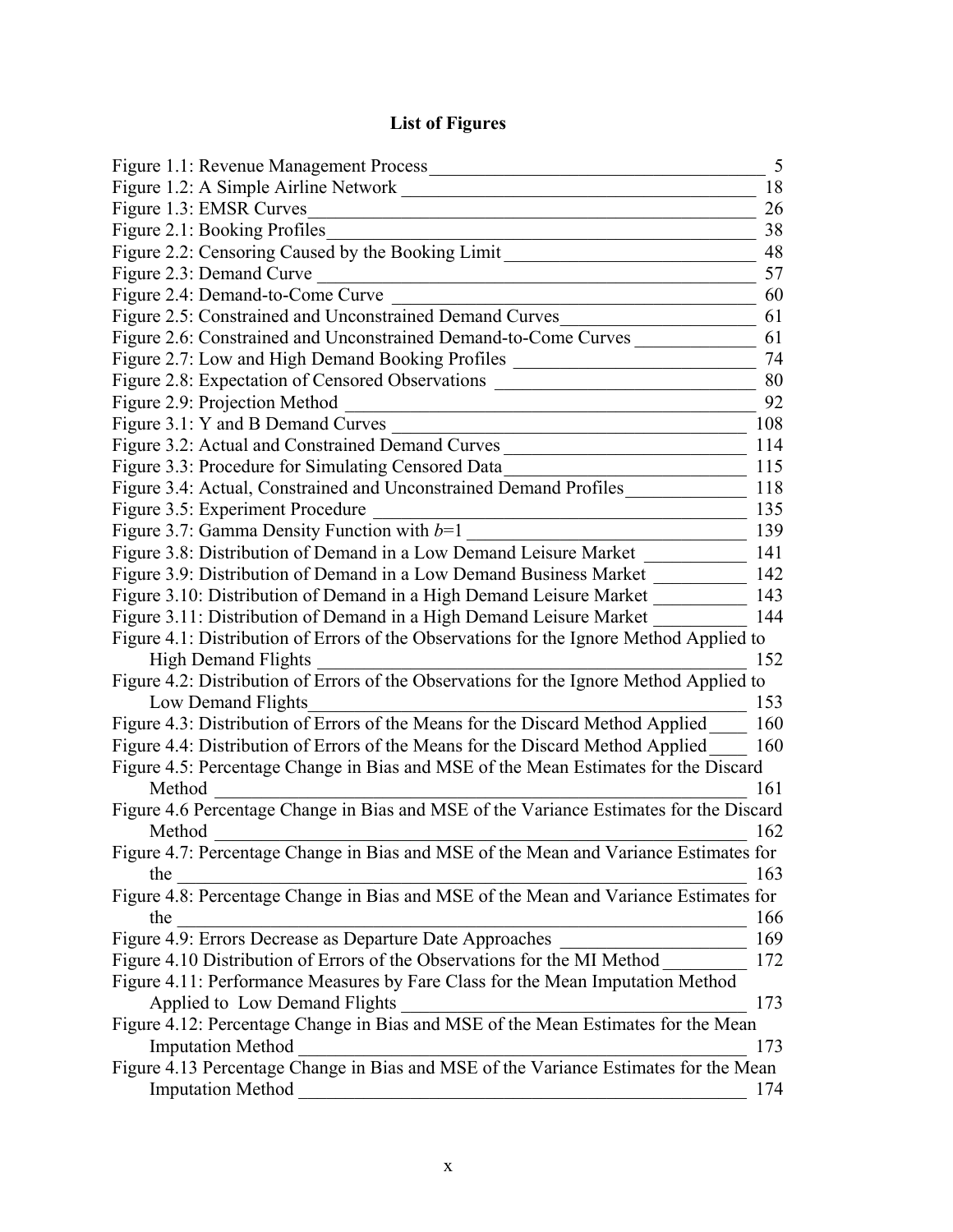| Figure 4.14: Percentage Change in Bias and MSE of the Mean and Variance Estimates       |
|-----------------------------------------------------------------------------------------|
| for the Mean Imputation Method<br>175                                                   |
| Figure 4.15: Percentage Change in Bias and MSE of the Mean and Variance Estimates       |
| for the Mean Imputation Method Compared to the Ignore Method<br>176                     |
| Figure 4.16 Mean Estimate Errors for High and Low Demand Flights<br>179                 |
| Figure 4.17: Percentage Change in Bias and MSE of the Mean Estimates for the Median     |
| <b>Imputation Method</b><br>182                                                         |
| Figure 4.18 Percentage Change in Bias and MSE of the Variance Estimates for the         |
| Median<br>183                                                                           |
| Figure 4.19: Percentage Change in Bias and MSE of the Mean and Variance Estimates       |
| for the Median Imputation Method<br>184                                                 |
| Figure 4.20: Percentage Change in Bias and MSE of the Mean and Variance Estimates       |
| for the Median Imputation Method As Compared to the Ignore Method<br>185                |
| Figure 4.21: Percentage Change in Bias and MSE of the Mean Estimates for the            |
| <b>Percentile Imputation Method</b><br>190                                              |
| Figure 4.22: Percentage Change in Bias and MSE of the Variance Estimates for the        |
| Percentile Imputation Method<br>191                                                     |
| Figure 4.23: Percentage Change in Bias and MSE of the Mean and Variance Estimates       |
| for the Percentile Imputation Method<br>192                                             |
| Figure 4.24: Percentage Change in Bias and MSE of the Mean and Variance Estimates       |
| for the Percentile Imputation Method Compared to the Ignore Method<br>193               |
| Figure 4.25 Mean Estimate Errors for Long and Short Haul Flights<br>196                 |
| Figure 4.26: Distribution of Errors of the Observations for the Booking Profile Method  |
| Applied to High-Demand Flights<br>199                                                   |
| Figure 4.27; Distribution of Errors of the Observations for the Booking Profile Method  |
| Applied to Low-Demand Flights<br>200                                                    |
| Figure 4.28: Percentage Change in Bias and MSE of the Mean Estimates for the Booking    |
| Profile Method<br>202                                                                   |
| Figure 4.29: Percentage Change in Bias and MSE of the Variance Estimates for the        |
| Booking Profile Method<br>203                                                           |
| Figure 4.30: Percentage Change in Bias and MSE of the Mean and Variance Estimates       |
| for the Booking Profile Method<br>204                                                   |
| Figure 4.31: Percentage Change in Bias and MSE of the Mean and Variance Estimates       |
| for the Booking Profile Method As Compared to the Ignore Method<br>205                  |
| Figure 4.32: Distribution of Errors of the Observations for the EM Algorithm Applied to |
| <b>High Demand Flights</b><br>210                                                       |
| Figure 4.33: Distribution of Errors of the Observations for the EM Algorithm Applied to |
| Low Demand Flights<br>210                                                               |
| Figure 4.34: Percentage Change in Bias and MSE of the Mean Estimates for the EM         |
| Algorithm<br>211                                                                        |
| Figure 4.35: Percentage Change in Bias and MSE of the Variance Estimates for the Mean   |
| <b>Imputation Method</b><br>212                                                         |
| Figure 4.36: Percentage Change in Bias and MSE of the Mean and Variance Estimates       |
| for the EM Algorithm<br>213                                                             |
| Figure 4.37: Percentage Change in Bias and MSE of the Mean and Variance Estimates       |
| for the EM<br>214                                                                       |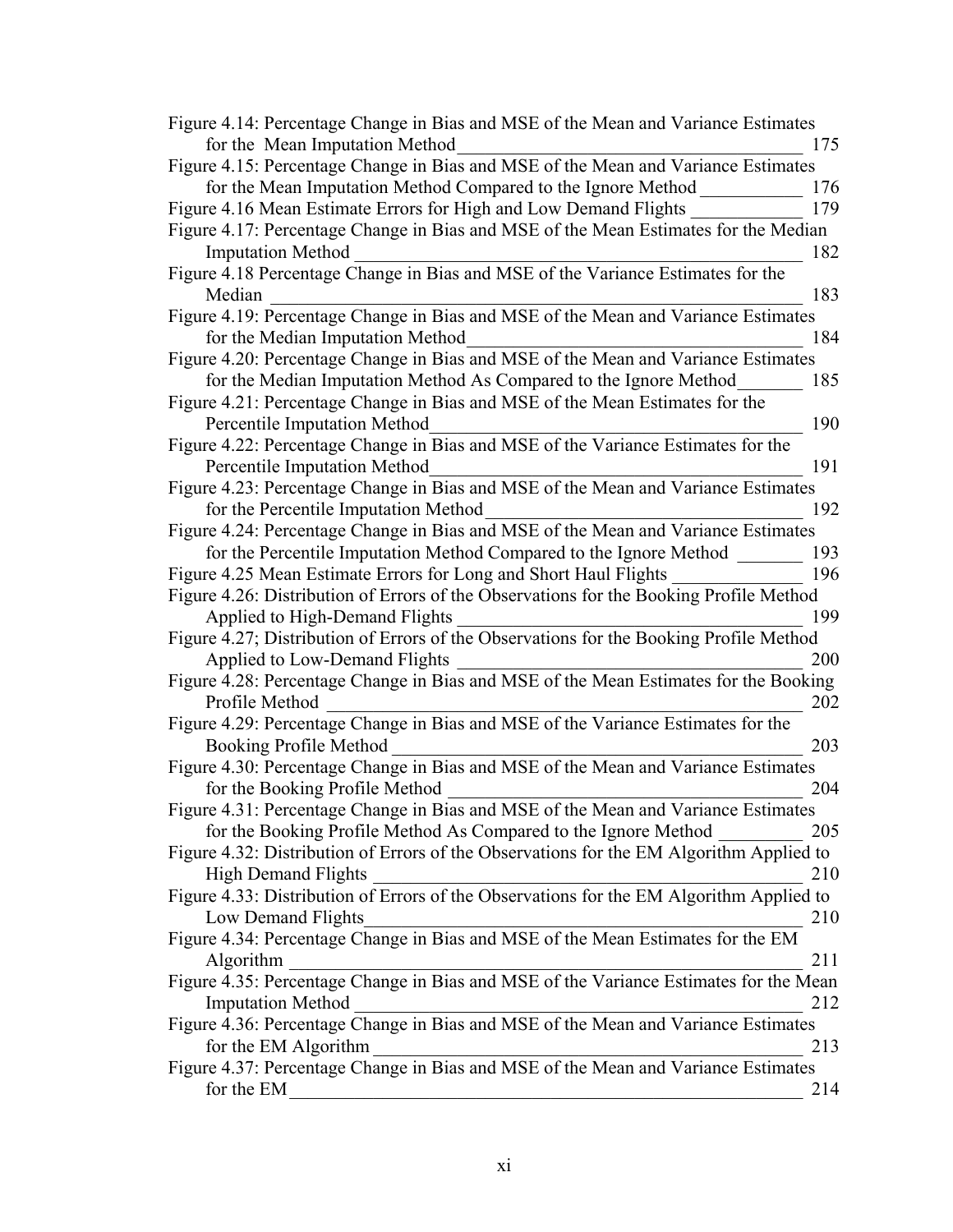| Figure 4.38: Frequency of Convergence for EM Algorithm                                  | 216 |
|-----------------------------------------------------------------------------------------|-----|
| Figure 4.39: Distribution of Errors of the Observations for the Extended EM Algorithm   |     |
| Applied to High Demand Flights                                                          | 225 |
| Figure 4.40: Distribution of Errors of the Observations for the Extended EM Algorithm   |     |
| Applied to Low Demand Flights                                                           | 225 |
| Figure 4.41 Percentage Change in Bias and MSE of the Mean Estimates for the Extended    |     |
| <b>EM</b> Algorithm                                                                     | 226 |
| Figure 4.42: Percentage Change in Bias and MSE of the Variance Estimates for the        |     |
| Extended                                                                                | 227 |
| Figure 4.43: Percentage Change in Bias and MSE of the Mean and Variance Estimates       |     |
| for the Extended EM Algorithm                                                           | 228 |
| Figure 4.44: Percentage Change in Bias and MSE of the Mean and Variance Estimates       |     |
| for the Extended EM Algorithm Compared to the Ignore Method                             | 229 |
| Figure 4.45: Distribution of Errors of the Observations for the PD Algorithm Applied to |     |
| <b>High Demand Flights</b>                                                              | 234 |
| Figure 4.46: Distribution of Errors of the Observations for the PD Algorithm Applied to |     |
| Low Demand Flights                                                                      | 234 |
| Figure 4.47: Percentage Change in Bias and MSE of the Mean Estimates for the            |     |
| Projection Detruncation Method                                                          | 235 |
| Figure 4.48: Percentage Change in Bias and MSE of the Variance Estimates for the        |     |
| Projection Detruncation Method                                                          | 236 |
| Figure 4.49: Percentage Change in Bias and MSE of the Mean and Variance Estimates       |     |
| for the Projection Detruncation Method                                                  | 237 |
| Figure 4.50: Percentage Change in Bias and MSE of the Mean and Variance Estimates       |     |
| for the Projection Detruncation Method As Compared to the Ignore Method                 | 238 |
| Figure 4.51 Distribution of Convergence for the Projection Detruncation Method          | 240 |
| Figure 4.52: Performance (Reduction of MSE) of All Unconstraining Methods vs. the       |     |
| Ignore Method                                                                           | 243 |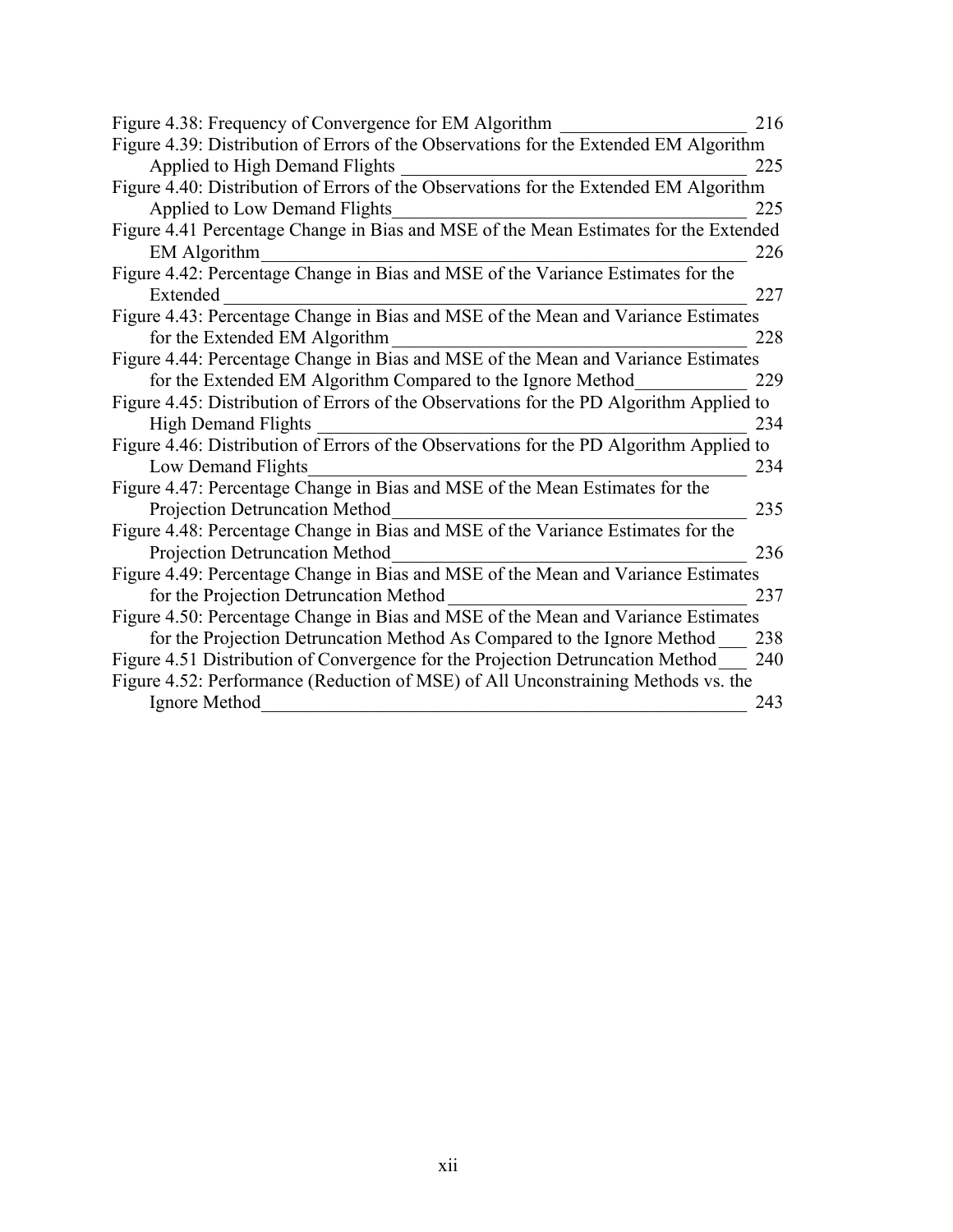## **Chapter 1**

## **Introduction**

Accurate forecasts are crucial to a revenue management system. Poor estimates of demand lead to incorrect decision making and less-than-optimal revenue performance. Revenue management was invented by the U.S. airlines in the 1980's in response to a newly deregulated industry and to the increased competition that was created. Since then, it has been adopted by a variety of industries, and the list is constantly growing. But the basic concepts have been around for quite a long time. Consider the grocer who has a supply of perishable fruit. He must price the fruit so that he maximizes his revenues and avoids having the fruit spoil. If he prices it too low, he will sell out too soon and will need to turn away customers when his stock runs out. He would have been better off setting a higher price. If he prices the fruit too high, he will not sell his entire stock and will be forced to dispose of some fruit and take a loss on that inventory.

The grocer makes his pricing decision based on his *forecast* of demand for the fruit. He must predict the quantity of fruit demanded at different price levels. As time goes by and the fruit approaches its final sale date, the grocer will reforecast demand and adjust his price accordingly. For example, he might lower his price if he sees that the fruit is not selling as fast as he thought and is about to spoil. Forecasting the demand for his product is more difficult when he runs out of fruit. It is difficult for him to estimate how much fruit he would have sold if he had more in stock. In this sense, his data is *censored.*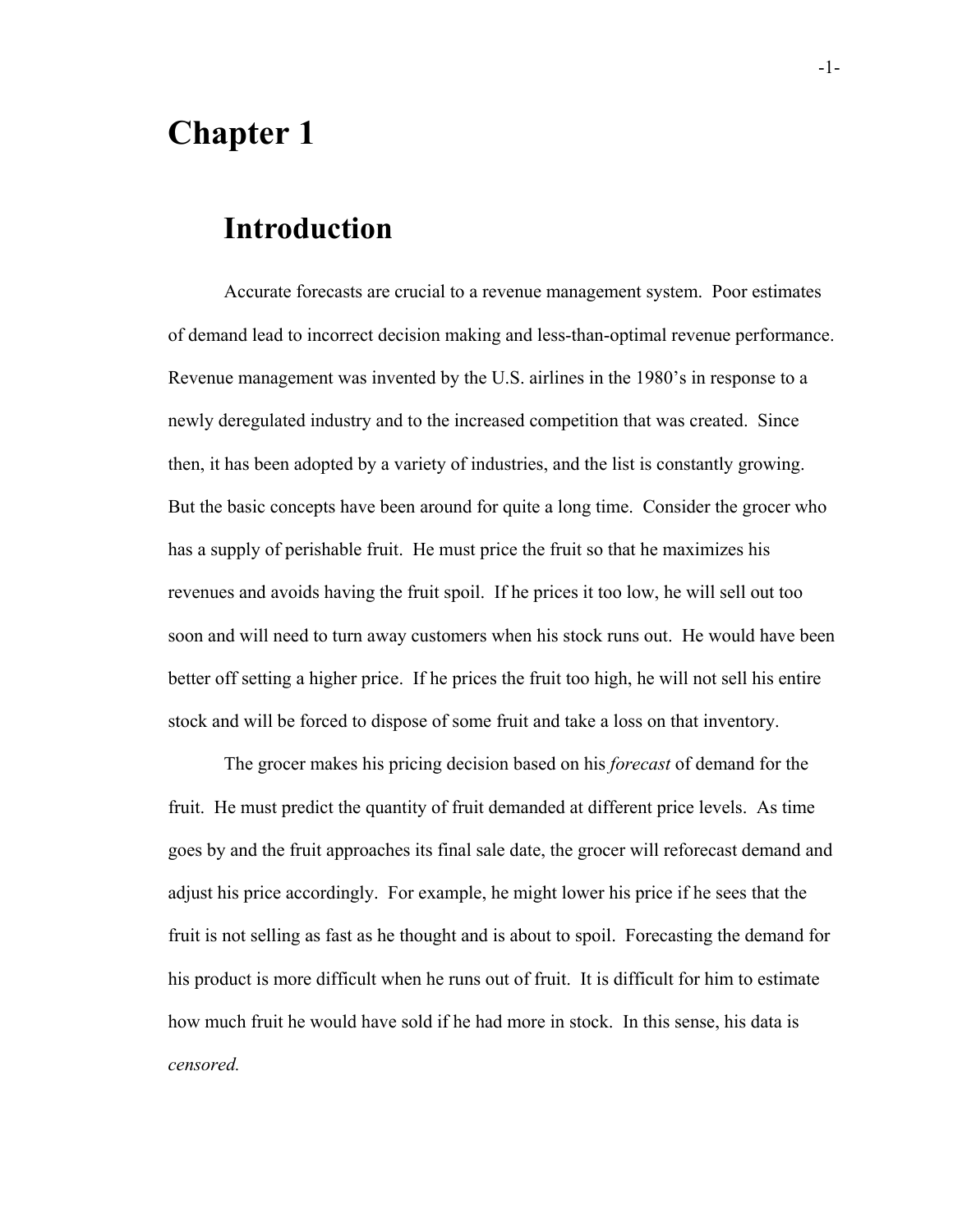The example of the grocer illustrates a low-tech version of revenue management and of the challenge of forecasting demand with censored data. A more sophisticated application of revenue management is practiced by the airlines. They amass large numbers of reservations booking data, and they use it to produce forecasts of demand for airline travel at different price levels. Then they use complicated optimization models to set seat inventory levels for different products. They repeat the forecasting and optimization until the flight departs and the leftover seats spoil, just as the perishable fruit spoils. Hotels use revenue management to overbook rooms and discount rates for nonpeak periods.<sup>1</sup> Rental car companies, theaters, and radio stations all use revenue management to manage their perishable inventory.<sup>2</sup>

Revenue management was developed by the airlines to improve revenue performance in the face of increasing competition. It was obvious to the airlines that passengers could be divided into two broad categories, based on their travel behavior and their sensitivity to prices. There were business travelers and leisure travelers. Business passengers tended to make their travel arrangements close to their departure date and stay at their destination for only a short time. There was usually little flexibility in their plans, and they were willing to pay higher prices for tickets. Leisure travelers, on the other hand, booked their flights well in advance of their travel date. They stayed longer at their destinations and had much more flexibility in their plans. They would often decide not to travel rather than pay high fares, and flights often departed with empty seats.

The challenge to the innovators of revenue management was to devise a plan that would make the empty seats available at the lower fair while preventing passengers who were willing to pay the higher fare from buying low-fare seats. Since low-fare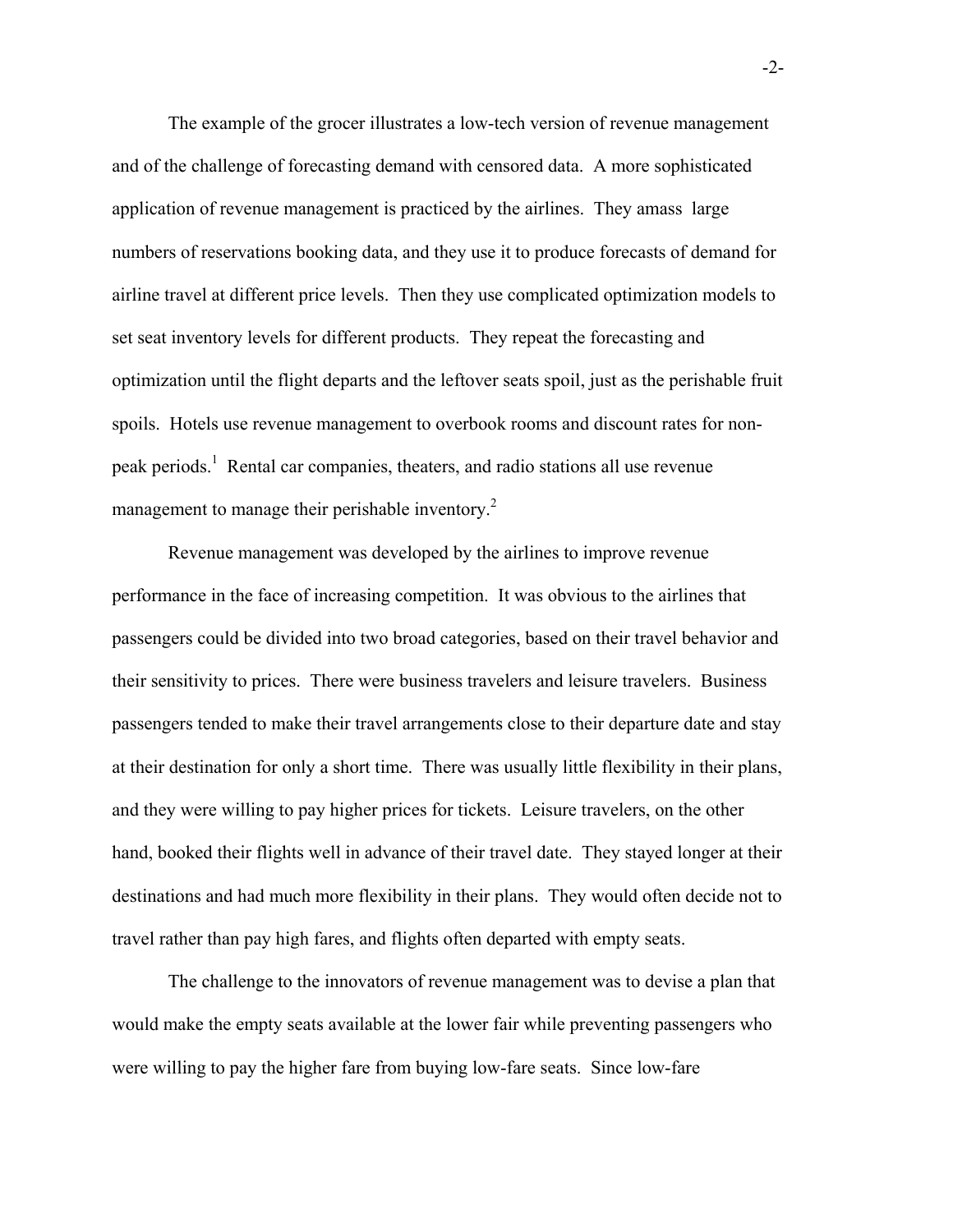passengers typically book in before higher fare customers, the revenue management system must forecast how many business passengers will want to book on a flight. Then it must set aside or "protect" these seats so that they will be available when the business passengers request them.

Accurate forecasts of passenger demand are crucial. If the forecast for business passengers is too high, then too many seats will be protected for these passengers. The flight will depart with empty seats that could have been sold to leisure passengers. If the forecast for business passengers is too low, then too few seats will be protected. Seats will be sold to leisure passengers that could have been sold to higher-fare business passengers.

Forecasting demand accurately is inherently difficult since the historical data upon which forecasts are based often do not reflect the true demand. Once an airline stops selling tickets at a particular fare, due to the limits set by the revenue management system, it also stops collecting data. The airline may receive many more requests for a particular fare, but these requests are not recorded – the data is censored and does not represent true demand.

When censored data is used to represent historical demand, it often results in forecasts with a negative bias. If a revenue management system uses these biased forecasts, then the resulting inventory controls will tend to save too few seats for highfare passengers. Seats that could be sold to high-fare passengers may be sold to low-fare passengers, and revenue will be lost. It has been estimated that up to 3.0% of potential revenue may be lost if the forecasts used by a revenue management system have a negative bias. $3<sup>3</sup>$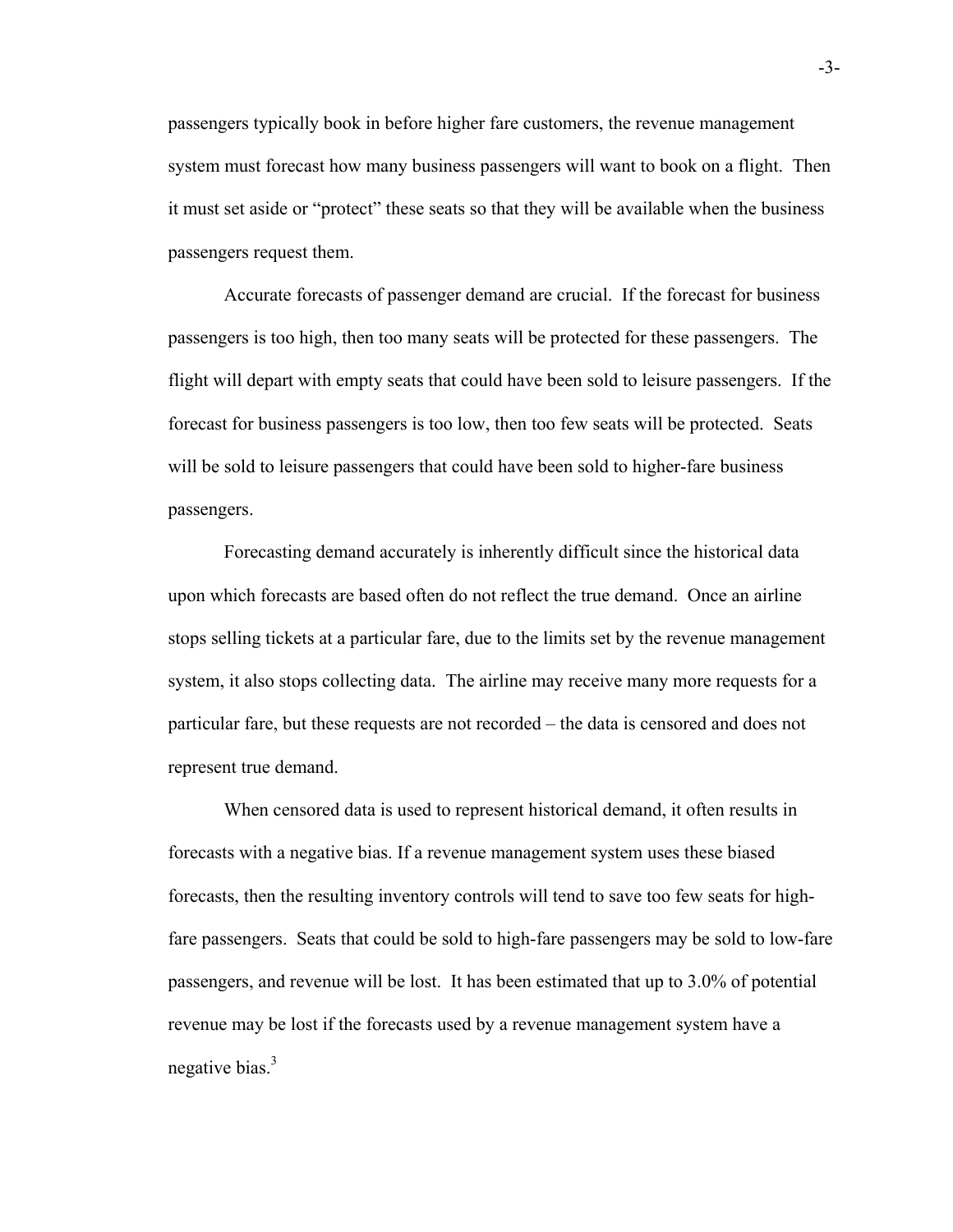Therefore, some attempt should be made to transform the censored data into more accurate estimates of actual historical demand. Various methods exist that take the observations that have been "constrained" and "unconstrain" them so they represent the actual demand. These methods range from the simplistic, such as discarding all censored observations, to the complex, such as calculating the expected value of the true demand via the Expectation-Maximization algorithm. However, little research has been done to determine which methods work best. Airlines tend to use the simple heuristic methods. While they recognize that these heuristics are not adequate, they are hesitant to invest in other techniques due to the lack of evidence that alternative "unconstraining" will produce more accurate forecasts.

Airlines use complex revenue management systems to determine the number of seats to make available at different fares. First, a forecast of demand is produced from censored data. Based on that forecast, booking limits at the various fare levels are set. Reservation requests are then either accepted or denied based on the booking limit. The bookings that are accepted become the historical data for the next forecast. The bookings that are denied are not recorded, hence the censored data. The censored data is then unconstrained so that it represents the true demand, and the process begins again. This feedback loop is illustrated in Figure 1.1.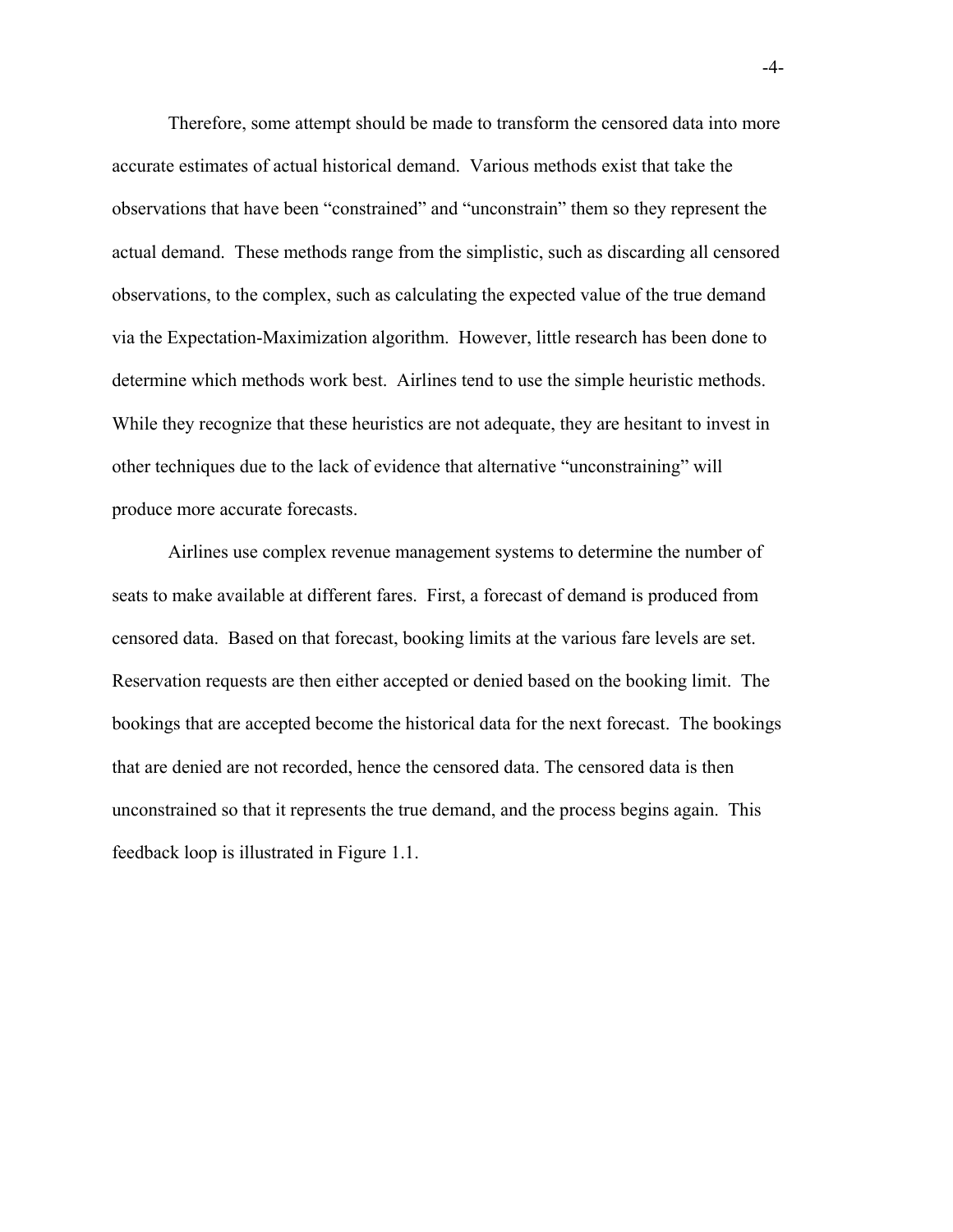

**Figure 1.1: Revenue Management Process**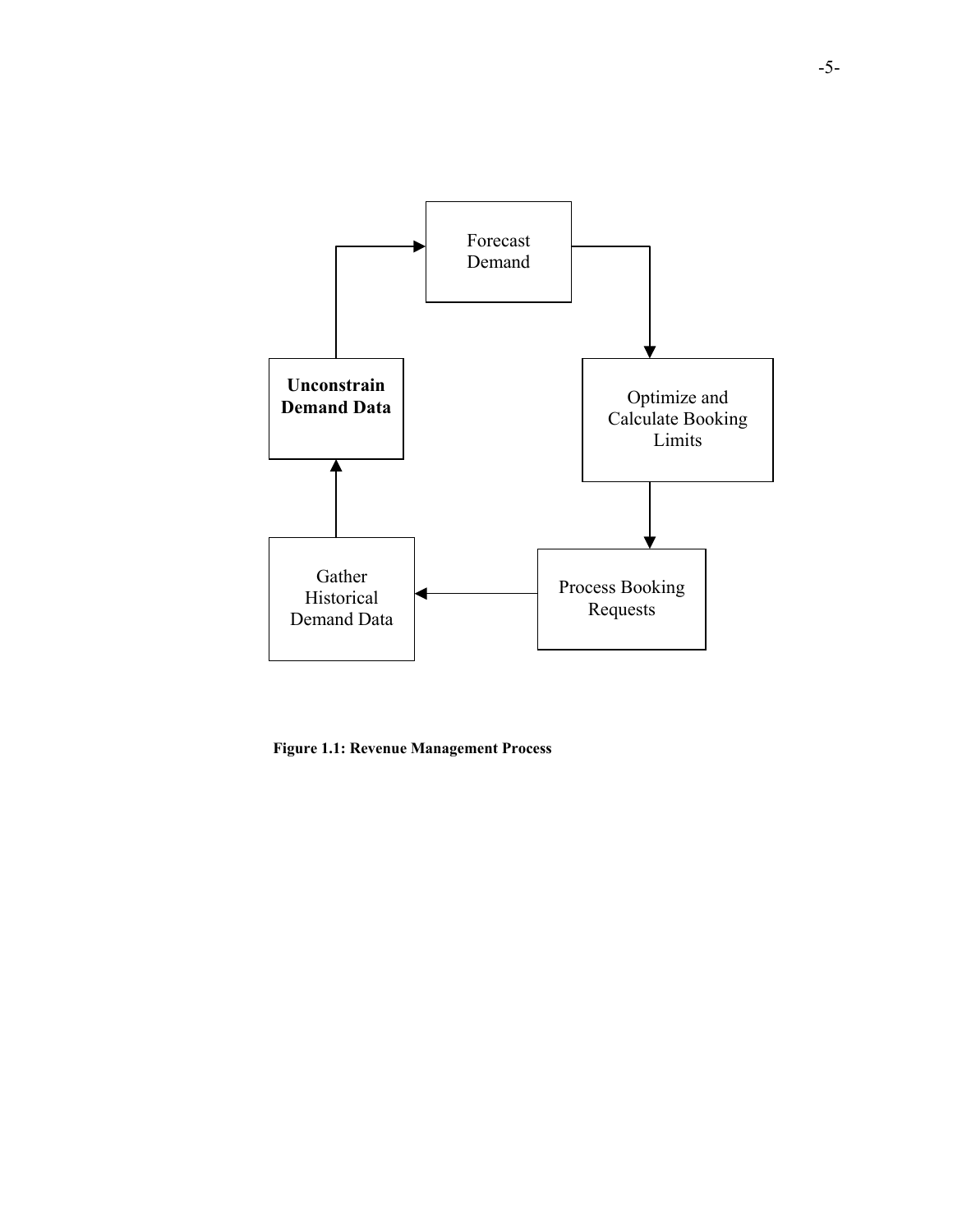#### **1.1 Goal of Dissertation**

This research project examines the challenge of forecasting in the presence of censored data. The goal of this dissertation is to improve forecast accuracy by unconstraining the constrained observations. Each of the unconstraining methods are examined and compared to determine which methods produce the best estimate of true demand. The degree of improvement in forecast accuracy that can be gained by unconstraining data were investigated. The costs of using this data in a revenue management system are investigated. While this dissertation will focus on forecasting for airline revenue management, the methods discussed and developed here easily generalize to other industries.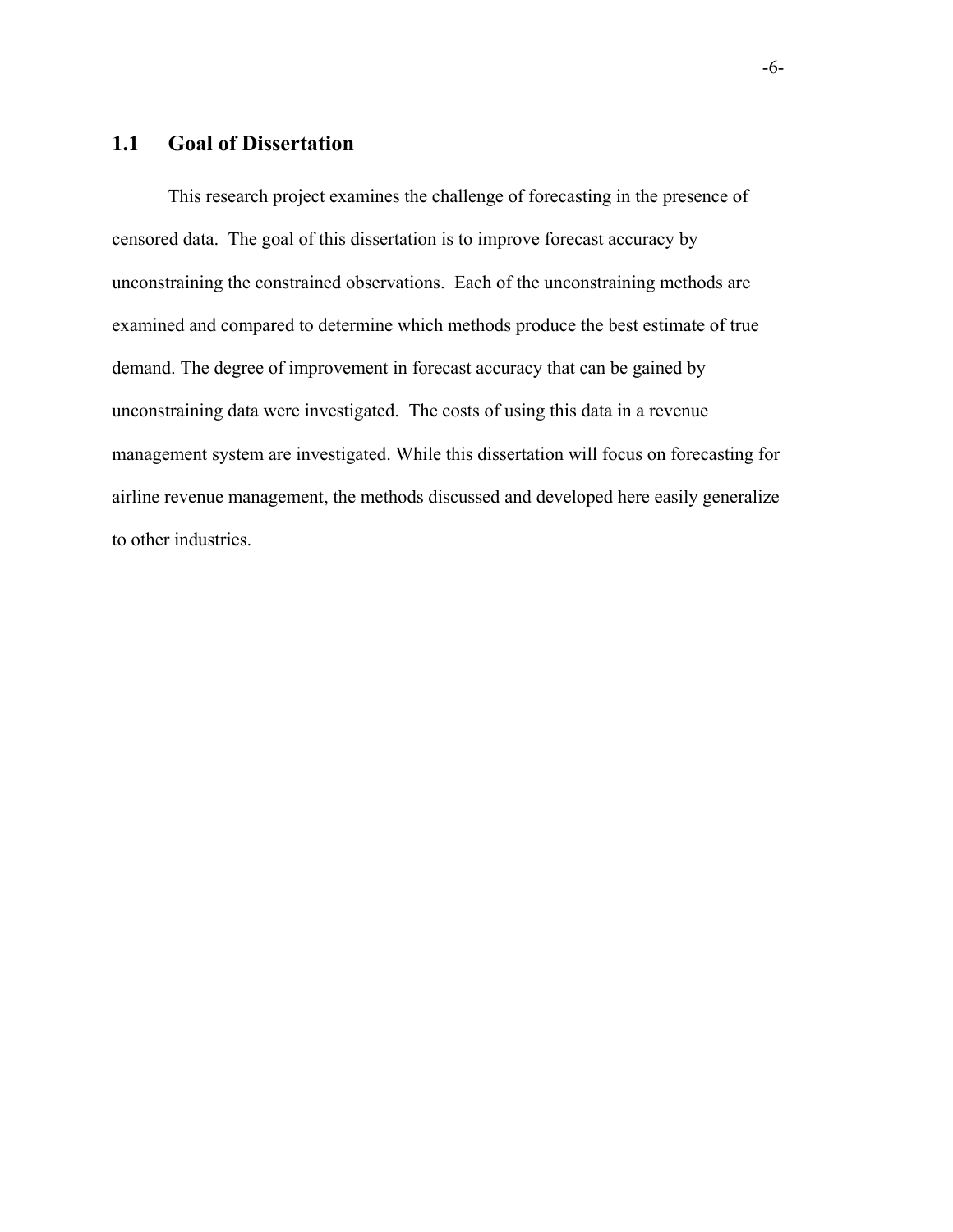#### **1.2 Structure of Dissertation**

The remainder of this paper is divided into five chapters. The following sections in this chapter are a review of what revenue management is and how airlines and other transportation companies use it in an attempt to maximize revenue. The different levels at which revenue management can be applied are introduced and illustrated. The various optimization methods are surveyed.

Chapter 2 contains a literature review of forecasting for revenue management, and it surveys the current practices. Also, the discussion of censored data begins here. The challenges that this data present to forecasting are examined, and the cost of ignoring the problem is investigated. The literature is reviewed to present an overview of the available methods for dealing with the censored data problem. Simple ad-hoc and more complex statistical methods are discussed. The strengths and weaknesses of each are examined, and applications outside of the transportation industry are discussed.

Prior to analyzing methods for unconstraining censored data, a reliable data set needed be built to simulate censored and uncensored data. In Chapter 3, a new technique developed as part of this research project is presented. This method transforms uncensored data into data with censored observations.

Chapter 4 contains a comprehensive analysis and comparison of the available unconstraining methods. Each method is applied to a sample data set. The improvement in forecast accuracy from each of these techniques is evaluated. An extension to the EM algorithm developed as part of this research project is presented.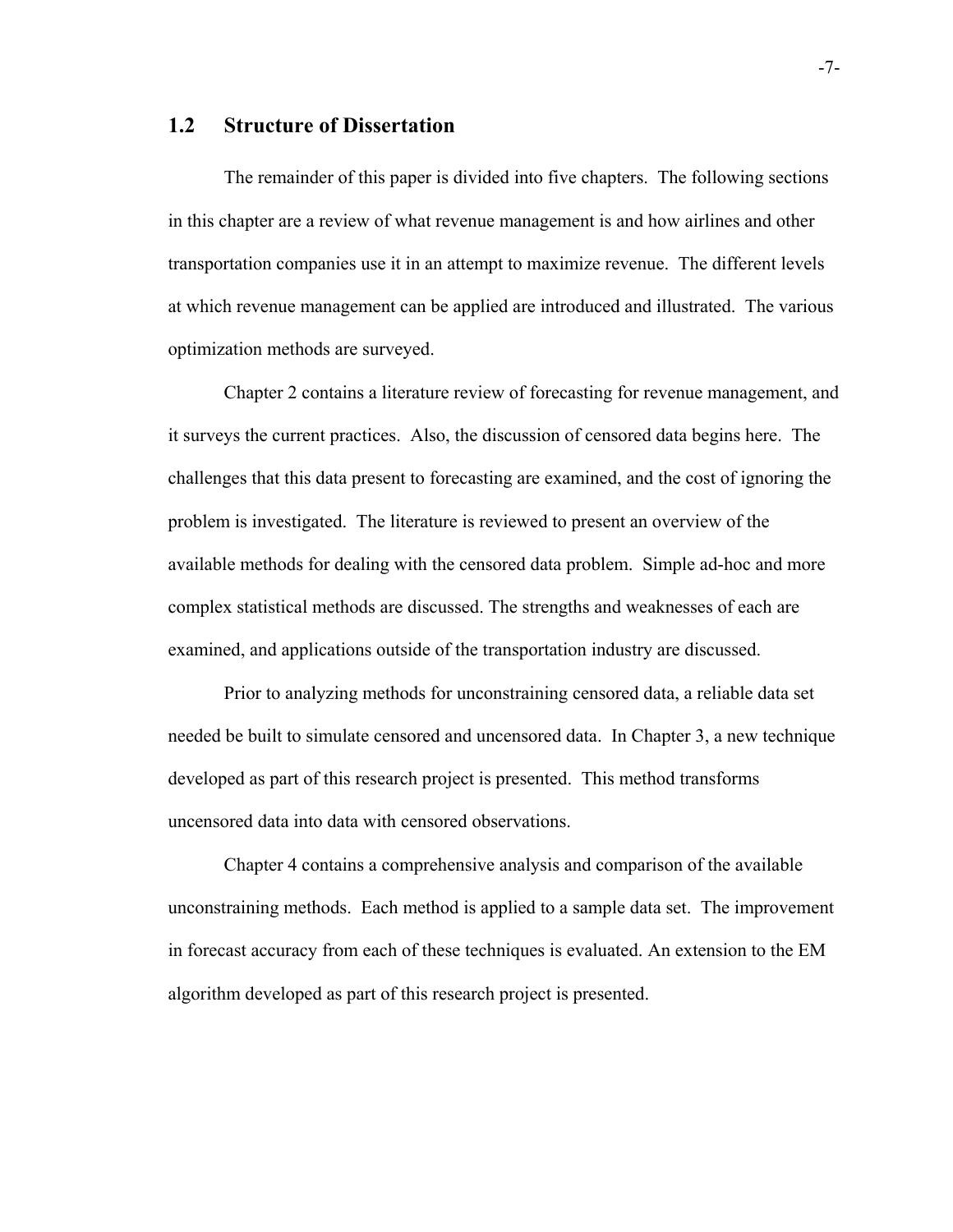Chapter 5 concludes the dissertation. The research findings are summarized, and future research directions are outlined. Application of the analyzed methods is discussed with respect to practical considerations.

#### **1.3 Revenue Management Defined**

There are several definitions of revenue management (also referred to as yield management) in the literature. American Airlines (1987) defined the goal of yield management as "to maximize passenger revenue by selling the right seats to the right customers at the right time." $4$  Pfiefer (1989) described airline yield management as the "process by which discount fares are allocated to scheduled flights for the purposes of balancing demand and increasing revenues."<sup>5</sup> From the hotel industry's perspective it has been defined as "charging a different rate for the same service to a different individual" <sup>6</sup> and "controlling the tradeoff between average rate and occupancy."<sup>7</sup>

Weatherford and Bodily (1992) have concluded from the above definitions that the term yield management is too limited in describing the broad class of revenue management approaches.<sup>8</sup> After analyzing situations in which yield management was used, they concluded that these situations had the following characteristics in common:

1. **There is one date on which the product or service becomes available and another after which it is either not available or it spoils.** The product cannot be stored for significant periods of time-It eventually perishes. In the grocery store example, the fruit would spoil.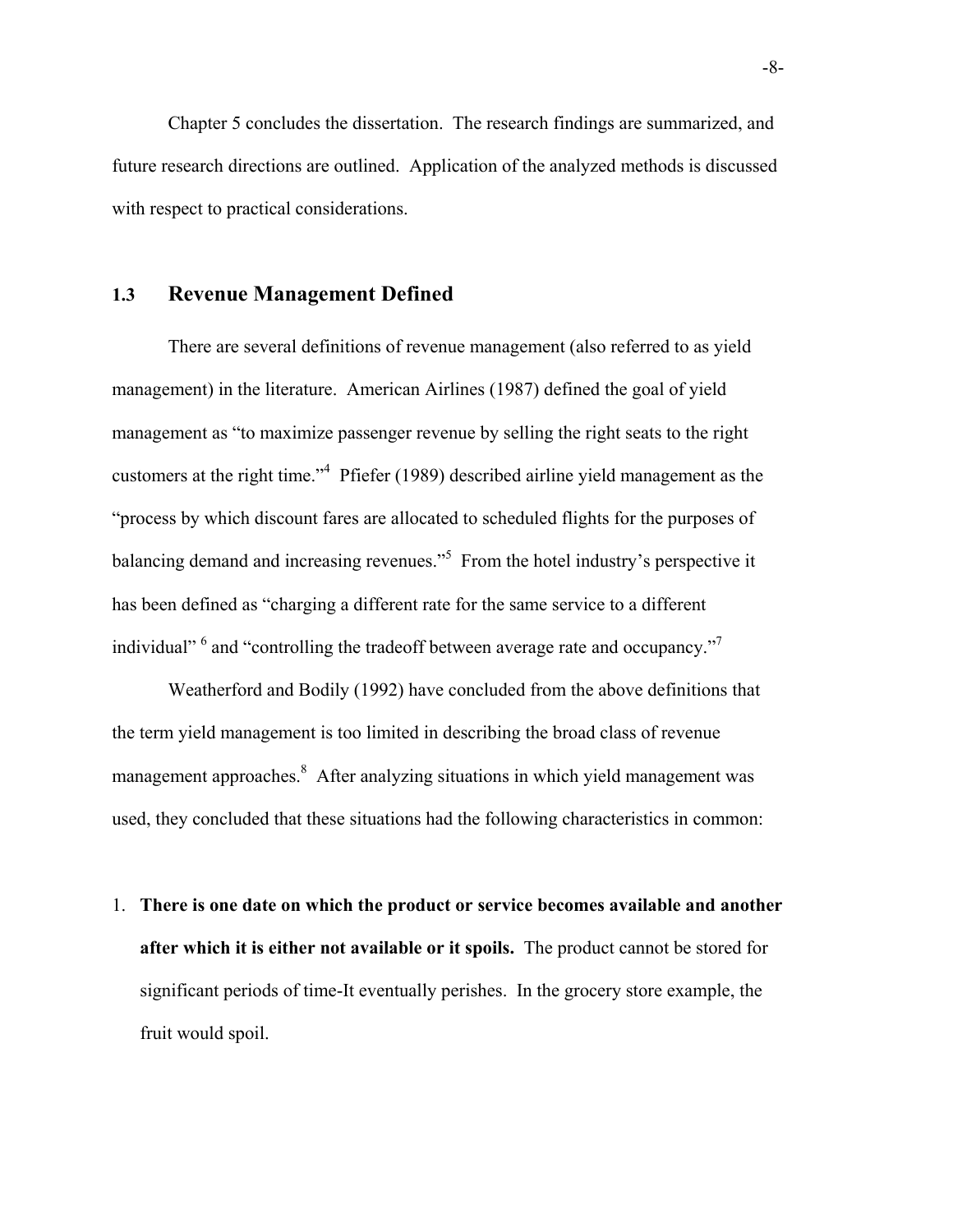- 2. **There is a fixed number of units.** Capacity cannot be changed in the short term. In the hotel example, there are only so many rooms that may be sold at a given property location.
- 3. **There is the possibility of segmenting price-sensitive customers.** In the airline example, vacation travelers are much more sensitive to price than business travelers.

Weatherford and Bodily proposed the term perishable-asset revenue management (PARM) to define this class of problems and described it as "the optimal revenue management of perishable assets through price segmentation."

### **1.4 Origins of Revenue Management**

The roots of modern revenue management can be traced back to the early days of the U.S. airline industry. Prior to the Airline Deregulation Act of 1979, fares for airline travel in the United States were regulated by the Civil Aeronautics Board (CAB). The CAB ensured that the airlines operated in a highly controlled environment designed to serve the public convenience and necessity. $9$  The CAB required economic justification for any fares proposed by the airlines. Thus, there were few fares for customers to choose from. In the 1930's all airlines offered all seats on a flight for the same price. But it was obvious to the airlines that passengers could be divided into two broad categories, based on their travel behavior and their sensitivity to prices. There were business travelers and leisure travelers. Business passengers tended to make their travel arrangements close to their departure date and stay at their destination for only a short time. There was little flexibility in their plans and they were willing to pay higher prices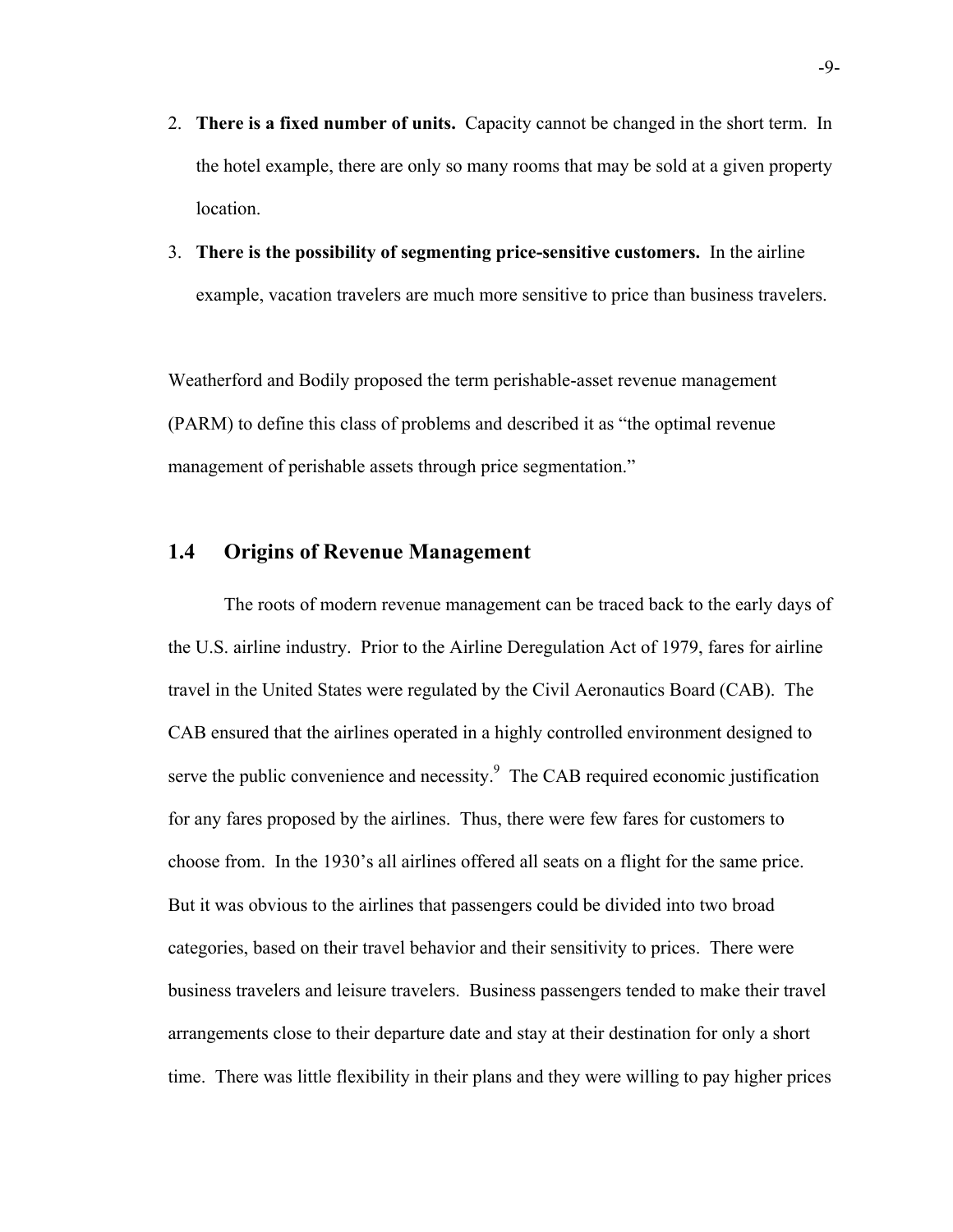for tickets. Leisure travelers, on the other hand, booked their flights well in advance of their travel date. They stayed longer at their destinations and had much more flexibility in their plans. They would often decide not to travel rather than pay high fares. Since there was only one fare offered to both types of passengers, many of the leisure passengers chose not to fly, and many flights departed with empty seats.

Airline managers saw an opportunity to increase revenue by lowering fares in certain markets. The first experiment to offer low-fare service occurred in California on the San Francisco-Los Angeles route in 1940.<sup>10</sup> United Airlines began its Sky Coach Service using 10-passenger Boeing 247s and charging a one-way fare of \$13.90. The CAB approved the low fares based on the lower operating cost of the B-247s and fewer amenities offered on board. The experiment was a success but ended shortly thereafter when the airline's fleet was turned over to the armed forces during World War II.

Throughout the next few decades, other discount fares were offered with varying degrees of success. First-class and coach-class became standard on all airlines. But the airlines were not permitted to offer different fares within the coach cabin and prices were set through a cost-plus pricing formula administered by the CAB. Carriers gradually became less efficient at operating their airlines, and coach fares rose over time as average costs increased.

During the 1960s, the CAB began approving new types of fares such as night coach fares and 7-21 day excursion fares based on length of stay. However, the airlines placed no limits on the number of seats that could be sold at these fares, and all were available on a first-come, first-served basis.

-10-